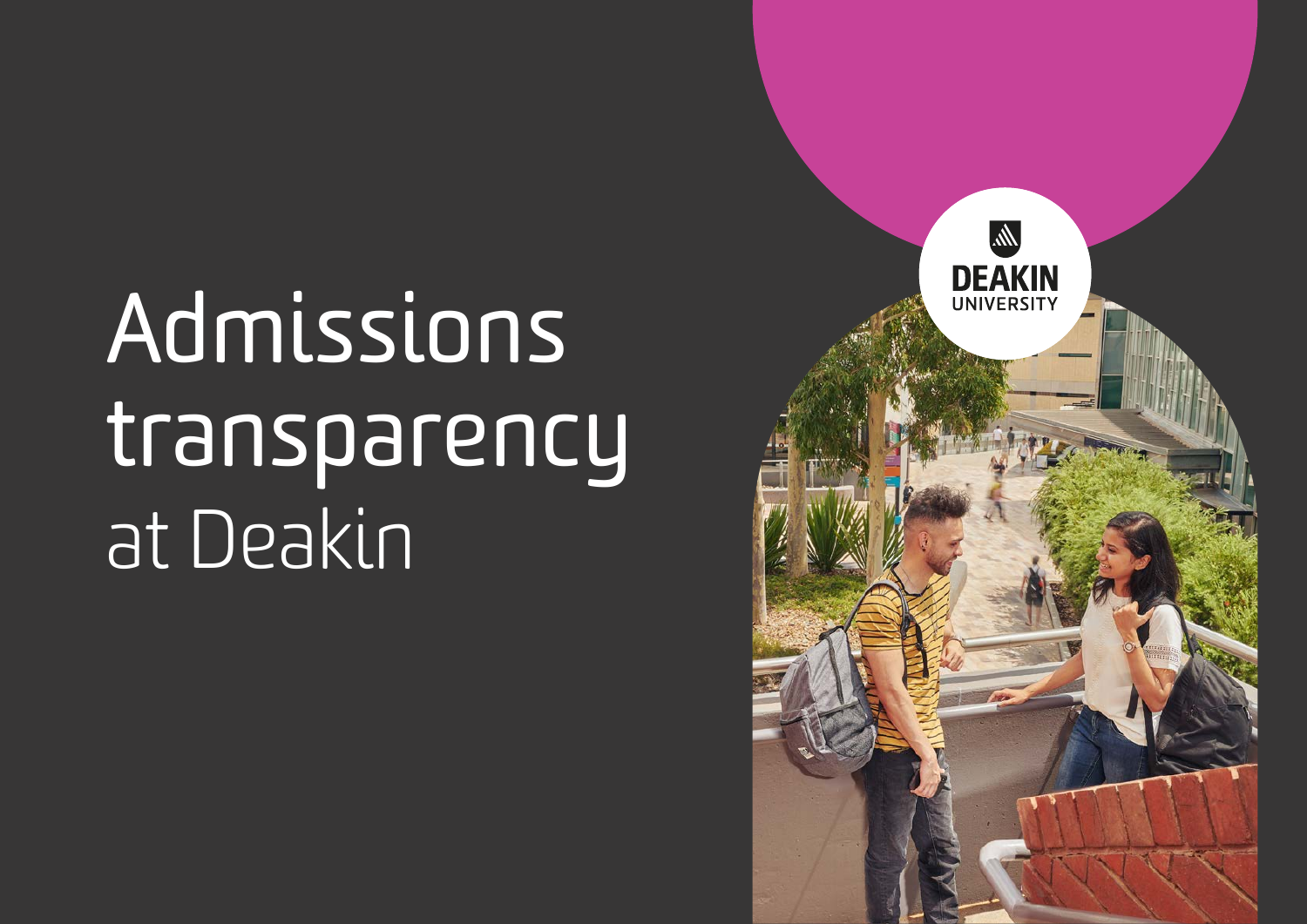

# Admissions transparency at Deakin

At Deakin, we're committed to providing transparency to the admissions process.

In line with this commitment we provide you with information that will help in making informed choices about your higher education study options.

The following pages provide information relevant to the 2022 admission period (Trimester 1). It encompasses a snapshot of how students were admitted into their courses and the profile of students studying at Deakin University.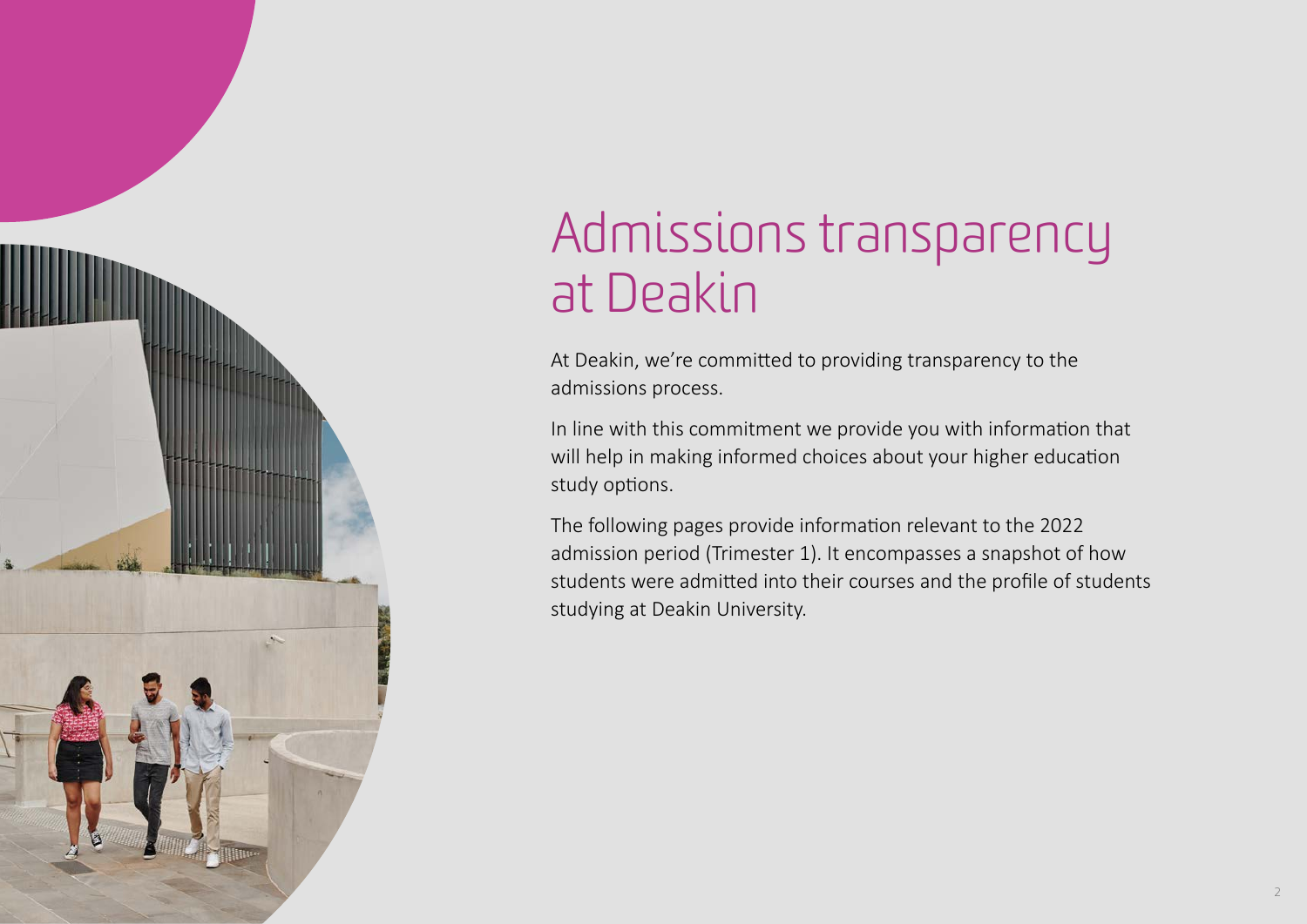# What's included?

#### 2022 Deakin University ATAR profile

This report shows the ATAR profile of all applicants applying to Deakin University courses in Trimester 1, 2022. This is on the basis of recently completed secondary education – those applicants who completed their secondary education in 2019, 2020, 2021.

The table's useful if you'd like to browse our undergraduate courses and learn what sort of ATARs the 2022 cohort of students had going into the course. We compile this information so that you can get a good idea of the sort of educational attainment that's expected of Deakin students, on a course-by-course basis.

It also shows the impact of any ATAR-related adjustments resulting from points applied under Deakin University's **Equity [and Access Scheme,](http://www.deakin.edu.au/courses/entry-pathways/special-entry-access-scheme)** and other schemes.

Information in this report includes all applicants who applied for a Deakin course via the Victorian Tertiary Admissions Centre (VTAC), as well as those who applied directly to Deakin University.

#### 2022 Deakin University student profile

This report gives an indication of the likely peer cohort for new students at Deakin.

It shows the number of students who started a course at Deakin University in Trimester 1, 2022. It also shows the basis of admission for domestic students who started these courses.

Information in this report includes all students enrolled in Deakin courses in Trimester 1, 2022 at 31 March 2021, 2022 (the census date).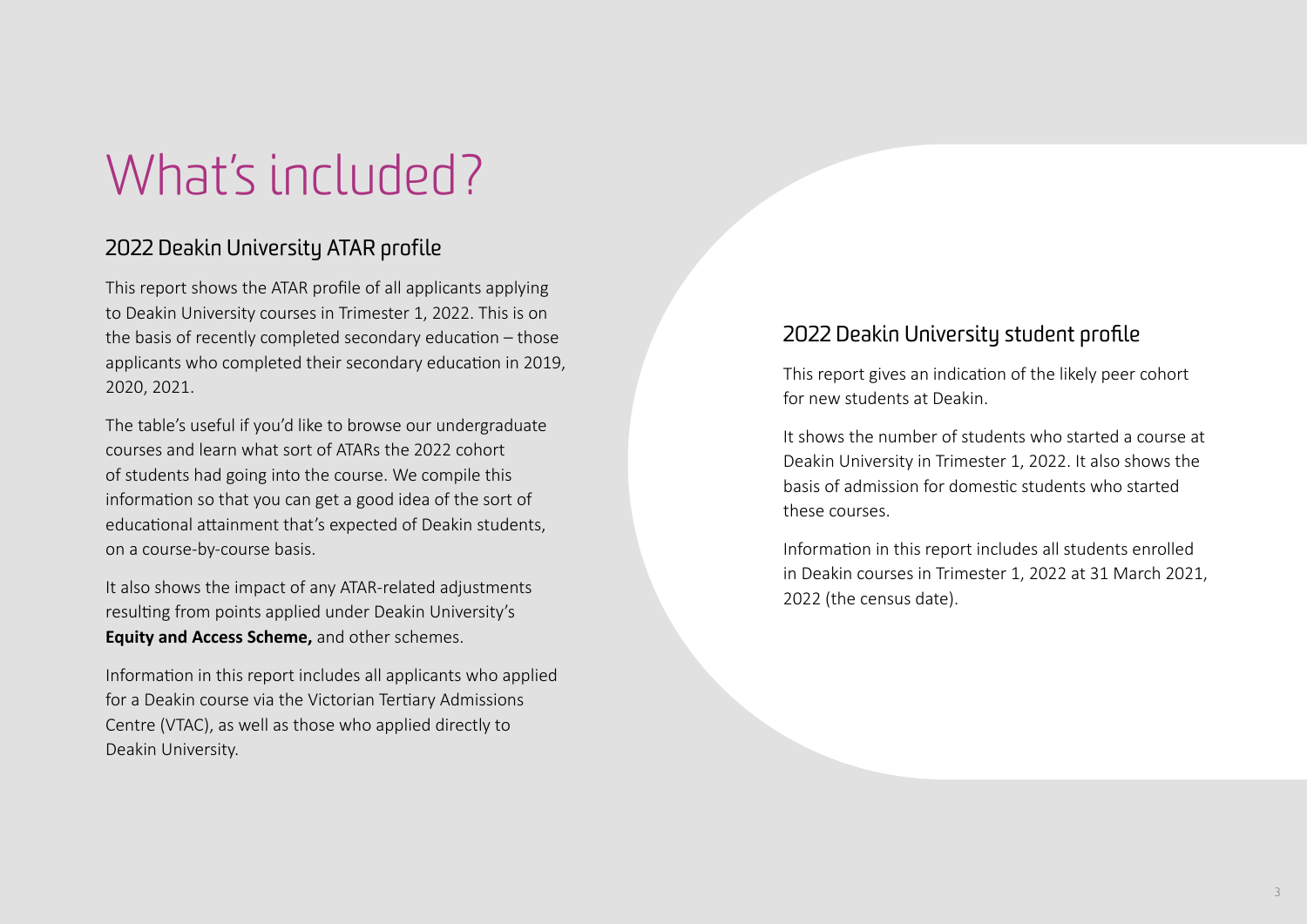|                                 |                            |                            |                                                    | <b>ATAR (excluding adjustment factors)</b> |        |        | <b>Selection rank (ATAR including adjustment factors)</b> |        |        |  |  |
|---------------------------------|----------------------------|----------------------------|----------------------------------------------------|--------------------------------------------|--------|--------|-----------------------------------------------------------|--------|--------|--|--|
| <b>Deakin</b><br>course<br>code | <b>VTAC course</b><br>code | Location                   | Deakin course name                                 | <b>Highest</b>                             | Median | Lowest | <b>Highest</b>                                            | Median | Lowest |  |  |
| A222                            | 1405510521                 | Melbourne Burwood Campus   | Diploma Of Chinese                                 | $<$ 5                                      | $<$ 5  | $<$ 5  | $<$ 5                                                     | $<$ 5  | $<$ 5  |  |  |
| A223                            | 1405310531                 | Geelong Waurn Ponds Campus | Diploma Of Indonesian                              | < 5                                        | < 5    | $<$ 5  | $<$ 5                                                     | $<$ 5  | $<$ 5  |  |  |
| A223                            | 1405610531                 | Online                     | Diploma Of Indonesian                              | $<$ 5                                      | < 5    | $<$ 5  | $<$ 5                                                     | $<$ 5  | $<$ 5  |  |  |
| A224                            | 1405310541                 | Geelong Waurn Ponds Campus | Diploma Of Spanish                                 | $<$ 5                                      | $<$ 5  | $<$ 5  | $<$ 5                                                     | $<$ 5  | $<$ 5  |  |  |
| A224                            | 1405510541                 | Melbourne Burwood Campus   | Diploma Of Spanish                                 | $<$ 5                                      | $<$ 5  | $<$ 5  | $<$ 5                                                     | $<$ 5  | $<$ 5  |  |  |
| A300                            | 1400314101                 | Geelong Waurn Ponds Campus | Bachelor Of Arts                                   | 93.80                                      | 67.68  | 50.60  | 97.30                                                     | 74.65  | 60.10  |  |  |
| A300                            | 1400514101                 | Melbourne Burwood Campus   | Bachelor Of Arts                                   | 94.25                                      | 66.50  | 50.20  | 99.25                                                     | 74.95  | 60.05  |  |  |
| A300                            | 1400614101                 | Online                     | Bachelor Of Arts                                   | 92.55                                      | 68.75  | 53.20  | 93.95                                                     | 76.58  | 64.10  |  |  |
| A301                            | 1400316261                 | Geelong Waurn Ponds Campus | Bachelor Of Arts (Psychology)                      | 89.40                                      | 66.10  | 51.80  | 96.65                                                     | 74.70  | 63.35  |  |  |
| A301                            | 1400516261                 | Melbourne Burwood Campus   | Bachelor Of Arts (Psychology)                      | 92.80                                      | 67.20  | 50.85  | 96.50                                                     | 75.60  | 60.85  |  |  |
| A301                            | 1400616261                 | Online                     | Bachelor Of Arts (Psychology)                      | 93.80                                      | 62.90  | 55.70  | 98.60                                                     | 74.00  | 67.70  |  |  |
| A306                            | 1400410371                 | Geelong Waterfront Campus  | Bachelor Of International Studies (Global Scholar) | $<$ 5                                      | $<$ 5  | $<$ 5  | $<$ 5                                                     | $<$ 5  | $<$ 5  |  |  |
| A306                            | 1400510371                 | Melbourne Burwood Campus   | Bachelor Of International Studies (Global Scholar) | 99.75                                      | 92.55  | 80.20  | 99.95                                                     | 96.00  | 82.45  |  |  |
| A316                            | 1400314121                 | Geelong Waurn Ponds Campus | Bachelor Of Creative Writing                       | 89.50                                      | 73.30  | 59.45  | 94.80                                                     | 76.40  | 64.05  |  |  |
| A316                            | 1400514121                 | Melbourne Burwood Campus   | Bachelor Of Creative Writing                       | 92.40                                      | 70.95  | 52.10  | 97.65                                                     | 76.85  | 60.50  |  |  |
| A316                            | 1400614121                 | Online                     | Bachelor Of Creative Writing                       | $<$ 5                                      | $<$ 5  | $<$ 5  | $<$ 5                                                     | $<$ 5  | < 5    |  |  |
| A325                            | 1400314191                 | Geelong Waurn Ponds Campus | Bachelor Of Communication (Public Relations)       | < 5                                        | < 5    | $<$ 5  | $<$ 5                                                     | $<$ 5  | $<$ 5  |  |  |
| A325                            | 1400514191                 | Melbourne Burwood Campus   | Bachelor Of Communication (Public Relations)       | 85.05                                      | 66.00  | 52.45  | 90.60                                                     | 71.10  | 60.20  |  |  |
| A325                            | 1400614191                 | Online                     | Bachelor Of Communication (Public Relations)       | $<$ 5                                      | $<$ 5  | $<$ 5  | $<$ 5                                                     | $<$ 5  | $<$ 5  |  |  |
| A326                            | 1400414031                 | Geelong Waterfront Campus  | Bachelor Of International Studies                  | 79.75                                      | 63.70  | 53.05  | 91.75                                                     | 70.75  | 61.15  |  |  |
| A326                            | 1400514031                 | Melbourne Burwood Campus   | Bachelor Of International Studies                  | 81.55                                      | 67.85  | 53.40  | 87.80                                                     | 71.65  | 61.30  |  |  |
| A326                            | 1400614031                 | Online                     | Bachelor Of International Studies                  | $<$ 5                                      | $<$ 5  | $<$ 5  | $<$ 5                                                     | $<$ 5  | < 5    |  |  |
| A329                            | 1400314631                 | Geelong Waurn Ponds Campus | Bachelor Of Criminology                            | 83.35                                      | 67.25  | 50.55  | 90.40                                                     | 77.35  | 62.05  |  |  |
| A329                            | 1400514631                 | Melbourne Burwood Campus   | Bachelor Of Criminology                            | 81.30                                      | 63.50  | 52.35  | 89.40                                                     | 70.40  | 60.15  |  |  |
| A329                            | 1400614631                 | Online                     | Bachelor Of Criminology                            | 76.70                                      | 61.05  | 52.05  | 76.70                                                     | 65.70  | 62.30  |  |  |
| A331                            | 1400310181                 | Geelong Waurn Ponds Campus | Bachelor Of Communication (Journalism)             | 79.55                                      | 71.05  | 52.75  | 86.45                                                     | 83.05  | 64.75  |  |  |
| A331                            | 1400510181                 | Melbourne Burwood Campus   | Bachelor Of Communication (Journalism)             | 89.00                                      | 68.15  | 54.35  | 97.45                                                     | 76.35  | 61.05  |  |  |
| A331                            | 1400610181                 | Online                     | Bachelor Of Communication (Journalism)             | 88.40                                      | 70.73  | 56.15  | 94.50                                                     | 77.20  | 60.10  |  |  |
| A333                            | 1400314291                 | Geelong Waurn Ponds Campus | Bachelor Of Communication (Digital Media)          | 93.10                                      | 62.35  | 53.75  | 98.95                                                     | 67.80  | 63.60  |  |  |
| A333                            | 1400514291                 | Melbourne Burwood Campus   | Bachelor Of Communication (Digital Media)          | 95.45                                      | 64.05  | 52.15  | 95.45                                                     | 70.00  | 60.00  |  |  |
| A333                            | 1400614291                 | Online                     | Bachelor Of Communication (Digital Media)          | $<$ 5                                      | $<$ 5  | $<$ 5  | $<$ 5                                                     | $<$ 5  | $<$ 5  |  |  |
| A334                            | 1400510461                 | Melbourne Burwood Campus   | Bachelor Of Communication (Advertising)            | 93.65                                      | 69.20  | 55.20  | 96.45                                                     | 75.35  | 60.00  |  |  |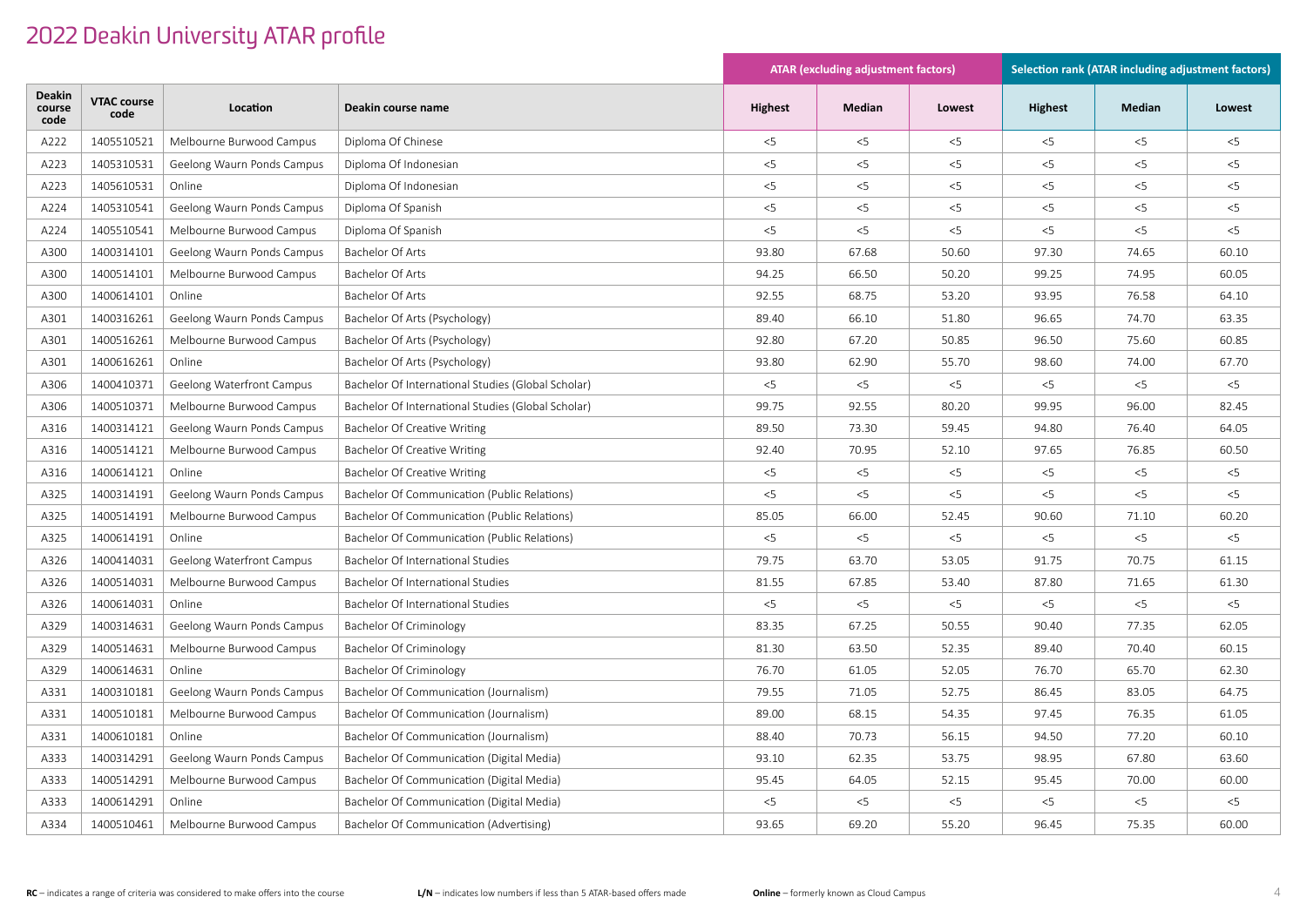|                                 |                            |                            |                                                           | <b>ATAR (excluding adjustment factors)</b> |           |           | Selection rank (ATAR including adjustment factors) |           |           |  |
|---------------------------------|----------------------------|----------------------------|-----------------------------------------------------------|--------------------------------------------|-----------|-----------|----------------------------------------------------|-----------|-----------|--|
| <b>Deakin</b><br>course<br>code | <b>VTAC course</b><br>code | Location                   | Deakin course name                                        | <b>Highest</b>                             | Median    | Lowest    | <b>Highest</b>                                     | Median    | Lowest    |  |
| A343                            | 1400510491                 | Melbourne Burwood Campus   | Bachelor Of Design (3D Animation)                         | 79.55                                      | 64.75     | 56.05     | 84.30                                              | 70.70     | 63.90     |  |
| A344                            | 1400510501                 | Melbourne Burwood Campus   | Bachelor Of Design (Digital Technologies)                 | 77.35                                      | 63.75     | 56.65     | 89.35                                              | 75.75     | 62.10     |  |
| A345                            | 1400410511                 | Geelong Waterfront Campus  | Bachelor Of Design (Visual Communication)                 | 92.20                                      | 63.03     | 50.70     | 96.00                                              | 72.38     | 60.00     |  |
| A345                            | 1400510511                 | Melbourne Burwood Campus   | Bachelor Of Design (Visual Communication)                 | 91.25                                      | 65.15     | 53.35     | 97.65                                              | 74.75     | 60.20     |  |
| A351                            | 1400516221                 | Melbourne Burwood Campus   | Bachelor Of Film, Television And Animation                | 96.90                                      | 67.30     | 50.40     | 99.35                                              | 75.28     | 60.35     |  |
| A356                            | 1400516011                 | Melbourne Burwood Campus   | Bachelor Of Creative Arts (Dance)                         | $<$ 5                                      | $<$ 5     | $<$ 5     | $<$ 5                                              | < 5       | $<$ 5     |  |
| A357                            | 1400516021                 | Melbourne Burwood Campus   | Bachelor Of Creative Arts (Drama)                         | 96.20                                      | 66.55     | 50.10     | 98.40                                              | 71.60     | 60.50     |  |
| A359                            | 1400515461                 | Melbourne Burwood Campus   | Bachelor Of Creative Arts (Visual Arts)                   | 87.70                                      | 61.35     | 50.40     | 96.90                                              | 67.70     | 60.15     |  |
| D303                            | 1400510301                 | Melbourne Burwood Campus   | Bachelor Of Arts / Master Of Teaching (Secondary)         | 95.50                                      | 69.25     | 50.45     | 95.50                                              | 74.88     | 61.90     |  |
| D303                            | 1400610301                 | Online                     | Bachelor Of Arts / Master Of Teaching (Secondary)         | 84.25                                      | 70.70     | 63.05     | 94.45                                              | 76.03     | 66.45     |  |
| D304                            | 1400510311                 | Melbourne Burwood Campus   | Bachelor Of Science / Master Of Teaching (Secondary)      | 96.75                                      | 76.85     | 58.20     | 99.75                                              | 83.60     | 66.60     |  |
| D305                            | 1400510411                 | Melbourne Burwood Campus   | Bachelor Of Arts/Master Of International Relations        | 94.60                                      | 70.35     | 51.95     | 97.45                                              | 75.80     | 63.95     |  |
| D305                            | 1400610411                 | Online                     | Bachelor Of Arts/Master Of International Relations        | $<$ 5                                      | < 5       | $<$ 5     | $<$ 5                                              | $<$ 5     | $<$ 5     |  |
| D310                            | 1400310701                 | Geelong Waurn Ponds Campus | Bachelor Of Arts / Bachelor Of Information Technology     | $<$ 5                                      | < 5       | $<$ 5     | $<$ 5                                              | $<$ 5     | $<$ 5     |  |
| D310                            | 1400510701                 | Melbourne Burwood Campus   | Bachelor Of Arts / Bachelor Of Information Technology     | 88.30                                      | 66.00     | 61.55     | 91.65                                              | 69.25     | 65.65     |  |
| D311                            | 1400314391                 | Geelong Waurn Ponds Campus | Bachelor Of Arts/Bachelor Of Science                      | 98.95                                      | 81.00     | 67.00     | 99.95                                              | 89.35     | 70.45     |  |
| D311                            | 1400514391                 | Melbourne Burwood Campus   | Bachelor Of Arts/Bachelor Of Science                      | 91.75                                      | 74.20     | 62.50     | 97.00                                              | 78.25     | 70.50     |  |
| D338                            | 1400414471                 | Geelong Waterfront Campus  | Bachelor Of International Studies/Bachelor Of Commerce    | 84.75                                      | 81.93     | 69.40     | 92.00                                              | 85.78     | 79.10     |  |
| D338                            | 1400514471                 | Melbourne Burwood Campus   | Bachelor Of International Studies/Bachelor Of Commerce    | 90.25                                      | 78.25     | 69.80     | 94.55                                              | 87.65     | 81.25     |  |
| D380                            | 1400310031                 | Geelong Waurn Ponds Campus | Bachelor Of Criminology/Bachelor Of Cyber Security        | 91.90                                      | 70.85     | 58.25     | 98.55                                              | 76.55     | 68.20     |  |
| D380                            | 1400510031                 | Melbourne Burwood Campus   | Bachelor Of Criminology/Bachelor Of Cyber Security        | 85.75                                      | 70.60     | 55.50     | 94.05                                              | 78.83     | 67.10     |  |
| D380                            | 1400610031                 | Online                     | Bachelor Of Criminology/Bachelor Of Cyber Security        | $<$ 5                                      | < 5       | $<$ 5     | $<$ 5                                              | < 5       | $<$ 5     |  |
| D390                            | 1400310041                 | Geelong Waurn Ponds Campus | Bachelor Of Criminology/Bachelor Of Psychological Science | 93.05                                      | 70.48     | 52.30     | 98.95                                              | 77.03     | 64.00     |  |
| D390                            | 1400510041                 | Melbourne Burwood Campus   | Bachelor Of Criminology/Bachelor Of Psychological Science | 94.95                                      | 71.03     | 53.20     | 99.25                                              | 78.35     | 64.45     |  |
| D390                            | 1400610041                 | Online                     | Bachelor Of Criminology/Bachelor Of Psychological Science | 88.05                                      | 65.25     | 52.65     | 97.05                                              | 72.30     | 64.65     |  |
| E333                            | 1400511181                 | Melbourne Burwood Campus   | Bachelor Of Early Childhood Education                     | 85.35                                      | 66.83     | 56.05     | 88.25                                              | 70.70     | 63.70     |  |
| E333                            | 1400611181                 | Online                     | Bachelor Of Early Childhood Education                     | 94.25                                      | 65.95     | 55.20     | 94.25                                              | 72.25     | 63.95     |  |
| E334                            | 1400510691                 | Melbourne Burwood Campus   | Bachelor Of Early Childhood And Primary Education         | RC                                         | <b>RC</b> | <b>RC</b> | <b>RC</b>                                          | <b>RC</b> | <b>RC</b> |  |
| E334                            | 1400610691                 | Online                     | Bachelor Of Early Childhood And Primary Education         | <b>RC</b>                                  | <b>RC</b> | <b>RC</b> | <b>RC</b>                                          | <b>RC</b> | <b>RC</b> |  |
| E359                            | 1400314271                 | Geelong Waurn Ponds Campus | Bachelor Of Education (Primary)                           | RC                                         | <b>RC</b> | <b>RC</b> | <b>RC</b>                                          | RC        | <b>RC</b> |  |
| E359                            | 1400514271                 | Melbourne Burwood Campus   | Bachelor Of Education (Primary)                           | <b>RC</b>                                  | <b>RC</b> | <b>RC</b> | <b>RC</b>                                          | RC        | <b>RC</b> |  |
| E359                            | 1400714271                 | Warrnambool Campus         | Bachelor Of Education (Primary)                           | <b>RC</b>                                  | <b>RC</b> | <b>RC</b> | <b>RC</b>                                          | <b>RC</b> | <b>RC</b> |  |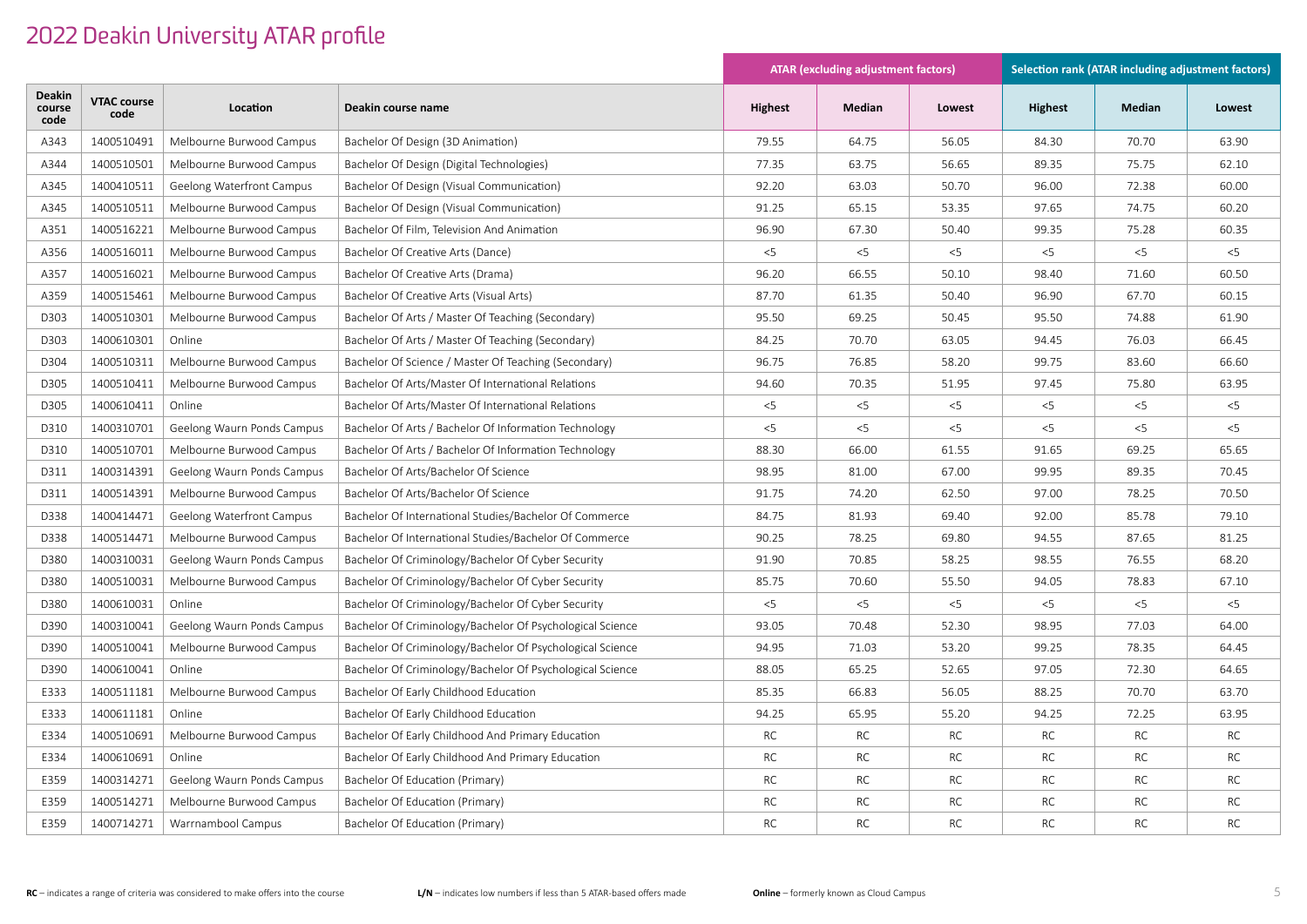|                                 |                            |                                  |                                                                     | <b>ATAR (excluding adjustment factors)</b> |               |           | <b>Selection rank (ATAR including adjustment factors)</b> |           |           |  |  |
|---------------------------------|----------------------------|----------------------------------|---------------------------------------------------------------------|--------------------------------------------|---------------|-----------|-----------------------------------------------------------|-----------|-----------|--|--|
| <b>Deakin</b><br>course<br>code | <b>VTAC course</b><br>code | Location                         | Deakin course name                                                  | <b>Highest</b>                             | <b>Median</b> | Lowest    | <b>Highest</b>                                            | Median    | Lowest    |  |  |
| E377                            | 1400314281                 | Geelong Waurn Ponds Campus       | Bachelor Of Health And Physical Education                           | RC                                         | <b>RC</b>     | <b>RC</b> | <b>RC</b>                                                 | <b>RC</b> | <b>RC</b> |  |  |
| E377                            | 1400514281                 | Melbourne Burwood Campus         | Bachelor Of Health And Physical Education                           | <b>RC</b>                                  | RC            | <b>RC</b> | <b>RC</b>                                                 | <b>RC</b> | RC        |  |  |
| D312                            | 1400414011                 | Geelong Waterfront Campus        | Bachelor Of Arts/Bachelor Of Laws                                   | 99.70                                      | 85.20         | 74.95     | 99.90                                                     | 91.35     | 86.95     |  |  |
| D312                            | 1400514011                 | Melbourne Burwood Campus         | Bachelor Of Arts/Bachelor Of Laws                                   | 97.00                                      | 91.75         | 80.40     | 99.40                                                     | 96.40     | 91.55     |  |  |
| D312                            | 1400614011                 | Online                           | Bachelor Of Arts/Bachelor Of Laws                                   | $<$ 5                                      | < 5           | $<$ 5     | $<$ 5                                                     | $<$ 5     | $<$ 5     |  |  |
| D321                            | 1400514741                 | Melbourne Burwood Campus         | Bachelor Of Commerce/Bachelor Of Science                            | 92.10                                      | 77.90         | 75.15     | 97.05                                                     | 84.85     | 81.50     |  |  |
| D322                            | 1400414491                 | Geelong Waterfront Campus        | Bachelor Of Commerce/Bachelor Of Laws                               | 97.10                                      | 84.80         | 73.05     | 98.55                                                     | 91.48     | 85.05     |  |  |
| D322                            | 1400514491                 | Melbourne Burwood Campus         | Bachelor Of Commerce/Bachelor Of Laws                               | 99.15                                      | 90.60         | 79.30     | 99.95                                                     | 94.98     | 91.00     |  |  |
| D322                            | 1400614491                 | Online                           | Bachelor Of Commerce/Bachelor Of Laws                               | 95.40                                      | 86.80         | 83.90     | 97.90                                                     | 89.85     | 86.00     |  |  |
| D323                            | 1400415331                 | Geelong Waterfront Campus        | Bachelor Of Laws/Bachelor Of International Studies                  | 95.50                                      | 85.20         | 75.75     | 98.80                                                     | 92.20     | 86.35     |  |  |
| D323                            | 1400515331                 | Melbourne Burwood Campus         | Bachelor Of Laws/Bachelor Of International Studies                  | 96.40                                      | 91.53         | 79.75     | 99.65                                                     | 96.23     | 91.35     |  |  |
| D323                            | 1400615331                 | Online                           | Bachelor Of Laws/Bachelor Of International Studies                  | $<$ 5                                      | < 5           | $<$ 5     | $<$ 5                                                     | $<$ 5     | < 5       |  |  |
| D325                            | 1400514701                 | Melbourne Burwood Campus         | Bachelor Of Property And Real Estate/Bachelor Of Commerce           | 92.15                                      | 83.48         | 73.50     | 98.35                                                     | 90.45     | 84.15     |  |  |
| D325                            | 1400614701                 | Online                           | Bachelor Of Property And Real Estate/Bachelor Of Commerce           | $<$ 5                                      | $<$ 5         | $<$ 5     | $<$ 5                                                     | $<$ 5     | < 5       |  |  |
| D330                            | 1400410641                 | <b>Geelong Waterfront Campus</b> | Bachelor Of Business/Bachelor Of Arts                               | 75.70                                      | 68.85         | 52.65     | 85.75                                                     | 73.85     | 63.20     |  |  |
| D330                            | 1400510641                 | Melbourne Burwood Campus         | Bachelor Of Business/Bachelor Of Arts                               | 96.05                                      | 69.25         | 57.10     | 98.65                                                     | 77.58     | 65.80     |  |  |
| D330                            | 1400610641                 | Online                           | Bachelor Of Business/Bachelor Of Arts                               | $<$ 5                                      | < 5           | $<$ 5     | $<$ 5                                                     | < 5       | $<$ 5     |  |  |
| D331                            | 1400514001                 | Melbourne Burwood Campus         | Bachelor Of Science/Bachelor Of Laws                                | 96.05                                      | 92.20         | 85.80     | 98.65                                                     | 97.25     | 91.15     |  |  |
| D335                            | 1400415301                 | <b>Geelong Waterfront Campus</b> | Bachelor Of Criminology/Bachelor Of Laws                            | 94.70                                      | 80.70         | 74.20     | 99.25                                                     | 90.85     | 85.35     |  |  |
| D335                            | 1400515301                 | Melbourne Burwood Campus         | Bachelor Of Criminology/Bachelor Of Laws                            | 96.75                                      | 89.90         | 79.30     | 99.05                                                     | 95.13     | 91.30     |  |  |
| D335                            | 1400615301                 | Online                           | Bachelor Of Criminology/Bachelor Of Laws                            | 95.80                                      | 87.70         | 83.60     | 99.60                                                     | 95.25     | 91.05     |  |  |
| D353                            | 1400510711                 | Melbourne Burwood Campus         | Bachelor Of Commerce / Bachelor Of Communication (Advertising)      | 85.75                                      | 79.78         | 69.05     | 92.60                                                     | 86.08     | 81.05     |  |  |
| D353                            | 1400610711                 | Online                           | Bachelor Of Commerce / Bachelor Of Communication (Advertising)      | $<$ 5                                      | < 5           | $<$ 5     | $<$ 5                                                     | $<$ 5     | $<$ 5     |  |  |
| D354                            | 1400410721                 | Geelong Waterfront Campus        | Bachelor Of Commerce / Bachelor Of Communication (Digital Media)    | $<$ 5                                      | < 5           | $<$ 5     | $<$ 5                                                     | $<$ 5     | $<$ 5     |  |  |
| D354                            | 1400510721                 | Melbourne Burwood Campus         | Bachelor Of Commerce / Bachelor Of Communication (Digital Media)    | 99.00                                      | 81.55         | 71.15     | 99.95                                                     | 87.13     | 82.75     |  |  |
| D354                            | 1400610721                 | Online                           | Bachelor Of Commerce / Bachelor Of Communication (Digital Media)    | $<$ 5                                      | < 5           | $<$ 5     | $<$ 5                                                     | < 5       | $<$ 5     |  |  |
| D358                            | 1400410731                 | Geelong Waterfront Campus        | Bachelor Of Commerce / Bachelor Of Communication (Journalism)       | 86.85                                      | 68.68         | 62.80     | 96.60                                                     | 75.38     | 71.75     |  |  |
| D358                            | 1400510731                 | Melbourne Burwood Campus         | Bachelor Of Commerce / Bachelor Of Communication (Journalism)       | $<$ 5                                      | $<$ 5         | $<$ 5     | $<$ 5                                                     | $<$ 5     | $<$ 5     |  |  |
| D359                            | 1400410741                 | Geelong Waterfront Campus        | Bachelor Of Commerce / Bachelor Of Communication (Public Relations) | 79.00                                      | 76.35         | 68.70     | 83.35                                                     | 80.50     | 71.15     |  |  |
| D359                            | 1400510741                 | Melbourne Burwood Campus         | Bachelor Of Commerce / Bachelor Of Communication (Public Relations) | $<$ 5                                      | < 5           | $<$ 5     | $<$ 5                                                     | < 5       | $<$ 5     |  |  |
| D359                            | 1400610741                 | Online                           | Bachelor Of Commerce / Bachelor Of Communication (Public Relations) | $<$ 5                                      | < 5           | $<$ 5     | $<$ 5                                                     | < 5       | $<$ 5     |  |  |
| D366                            | 1400516351                 | Melbourne Burwood Campus         | Bachelor Of Commerce/Bachelor Of Business Analytics                 | 90.40                                      | 79.30         | 74.85     | 94.00                                                     | 86.50     | 81.90     |  |  |
| D366                            | 1400616351                 | Online                           | Bachelor Of Commerce/Bachelor Of Business Analytics                 | $<$ 5                                      | $<$ 5         | $<$ 5     | $<$ 5                                                     | $<$ 5     | $<$ 5     |  |  |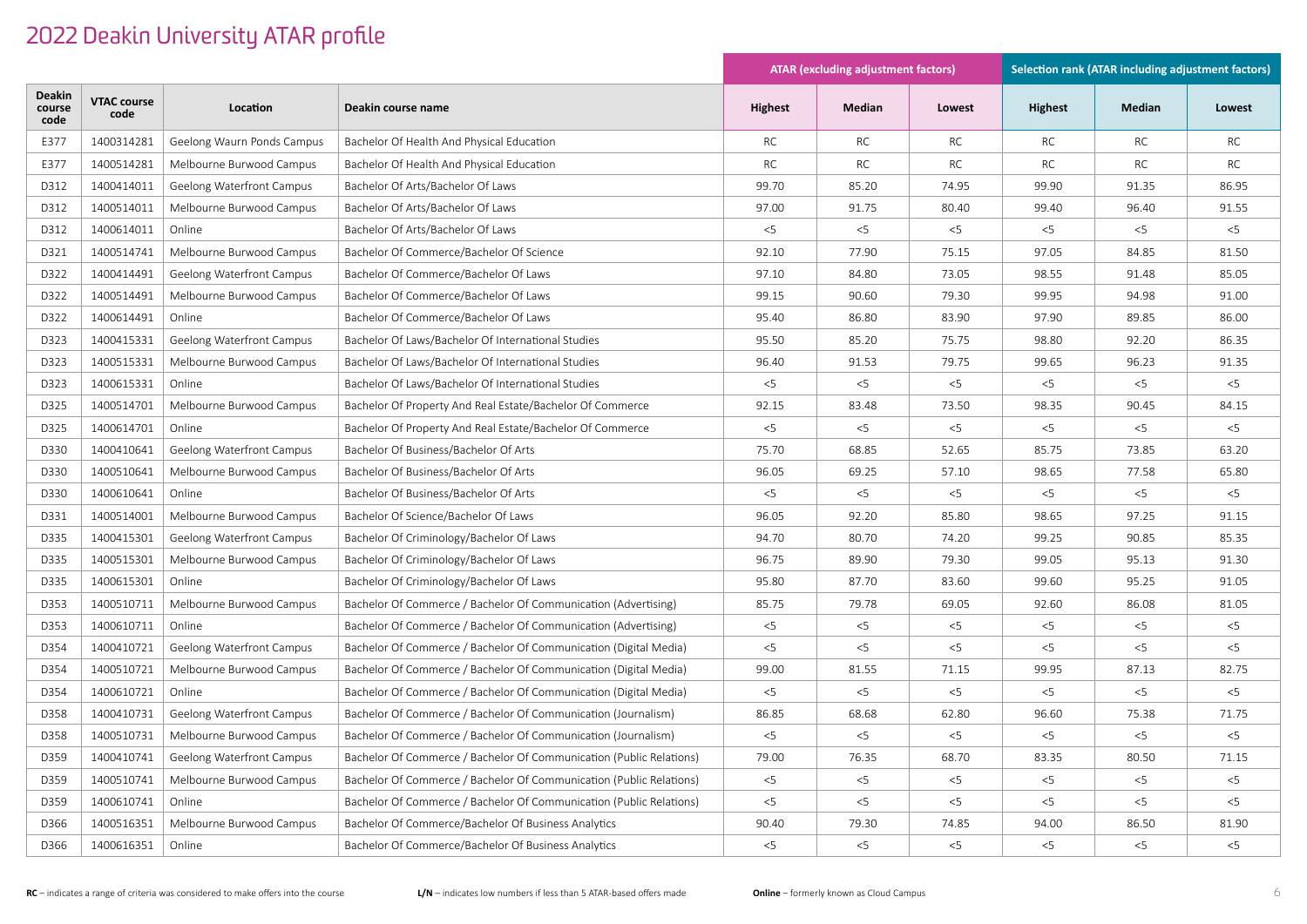|                                 |                            |                                  |                                                                      | <b>ATAR (excluding adjustment factors)</b> |        |           | <b>Selection rank (ATAR including adjustment factors)</b> |        |        |  |  |
|---------------------------------|----------------------------|----------------------------------|----------------------------------------------------------------------|--------------------------------------------|--------|-----------|-----------------------------------------------------------|--------|--------|--|--|
| <b>Deakin</b><br>course<br>code | <b>VTAC course</b><br>code | Location                         | Deakin course name                                                   | <b>Highest</b>                             | Median | Lowest    | <b>Highest</b>                                            | Median | Lowest |  |  |
| D385                            | 1400414431                 | Geelong Waterfront Campus        | Bachelor Of Commerce/Bachelor Of Arts                                | 88.65                                      | 69.70  | 65.00     | 91.20                                                     | 77.95  | 72.25  |  |  |
| D385                            | 1400514431                 | Melbourne Burwood Campus         | Bachelor Of Commerce/Bachelor Of Arts                                | 88.80                                      | 82.45  | 73.30     | 96.60                                                     | 85.80  | 81.40  |  |  |
| D385                            | 1400614431                 | Online                           | Bachelor Of Commerce/Bachelor Of Arts                                | $<$ 5                                      | $<$ 5  | $<$ 5     | < 5                                                       | 5      | < 5    |  |  |
| D396                            | 1400510101                 | Melbourne Burwood Campus         | Bachelor Of Property And Real Estate/Bachelor Of Laws                | < 5                                        | < 5    | < 5       | < 5                                                       | < 5    | < 5    |  |  |
| D396                            | 1400610101                 | Online                           | Bachelor Of Property And Real Estate/Bachelor Of Laws                | < 5                                        | $<$ 5  | $<$ 5     | 5                                                         | < 5    | < 5    |  |  |
| D397                            | 1400410651                 | Geelong Waterfront Campus        | Bachelor Of Laws/Bachelor Of Cyber Security                          | < 5                                        | $<$ 5  | $<$ 5     | $<$ 5                                                     | $<$ 5  | < 5    |  |  |
| D397                            | 1400510651                 | Melbourne Burwood Campus         | Bachelor Of Laws/Bachelor Of Cyber Security                          | 95.00                                      | 86.50  | 83.20     | 97.70                                                     | 94.50  | 91.10  |  |  |
| D397                            | 1400610651                 | Online                           | Bachelor Of Laws/Bachelor Of Cyber Security                          | $<$ 5                                      | $<$ 5  | $<$ 5     | $<$ 5                                                     | < 5    | $<$ 5  |  |  |
| M300                            | 1400414511                 | Geelong Waterfront Campus        | Bachelor Of Commerce                                                 | 98.60                                      | 73.23  | 59.75     | 99.40                                                     | 81.15  | 70.15  |  |  |
| M300                            | 1400514511                 | Melbourne Burwood Campus         | Bachelor Of Commerce                                                 | 94.60                                      | 81.10  | 68.10     | 97.65                                                     | 86.30  | 80.05  |  |  |
| M300                            | 1400614511                 | Online                           | Bachelor Of Commerce                                                 | 91.05                                      | 76.05  | 59.85     | 95.65                                                     | 80.88  | 68.90  |  |  |
| M300                            | 1400714511                 | Warrnambool Campus               | Bachelor Of Commerce                                                 | $<$ 5                                      | $<$ 5  | $<$ 5     | $<$ 5                                                     | $<$ 5  | $<$ 5  |  |  |
| M312                            | 1400414061                 | Geelong Waterfront Campus        | Bachelor Of Laws                                                     | 95.50                                      | 79.05  | 72.25     | 98.60                                                     | 87.55  | 84.25  |  |  |
| M312                            | 1400514061                 | Melbourne Burwood Campus         | Bachelor Of Laws                                                     | 96.95                                      | 88.10  | 80.40     | 98.70                                                     | 94.55  | 90.35  |  |  |
| M312                            | 1400614061                 | Online                           | Bachelor Of Laws                                                     | 95.05                                      | 85.30  | 73.45     | 96.90                                                     | 88.23  | 85.45  |  |  |
| M320                            | 1400514421                 | Melbourne Burwood Campus         | Bachelor Of Sport Development                                        | 80.80                                      | 64.95  | 53.85     | 82.55                                                     | 69.60  | 65.45  |  |  |
| M325                            | 1400414091                 | <b>Geelong Waterfront Campus</b> | <b>Bachelor Of Business</b>                                          | 92.20                                      | 63.93  | 51.15     | 95.80                                                     | 70.23  | 60.05  |  |  |
| M325                            | 1400514091                 | Melbourne Burwood Campus         | <b>Bachelor Of Business</b>                                          | 97.50                                      | 65.40  | 51.10     | 98.55                                                     | 71.15  | 63.10  |  |  |
| M325                            | 1400614091                 | Online                           | <b>Bachelor Of Business</b>                                          | 92.35                                      | 68.75  | 51.60     | 93.10                                                     | 74.45  | 60.75  |  |  |
| M335                            | 1400410681                 | Geelong Waterfront Campus        | Bachelor Of Human Resource Management (Psychology)                   | $<$ 5                                      | $<$ 5  | $<$ 5     | $<$ 5                                                     | $<$ 5  | $<$ 5  |  |  |
| M335                            | 1400510681                 | Melbourne Burwood Campus         | Bachelor Of Human Resource Management (Psychology)                   | 91.95                                      | 78.23  | 64.00     | 98.15                                                     | 82.30  | 73.20  |  |  |
| M335                            | 1400610681                 | Online                           | Bachelor Of Human Resource Management (Psychology)                   | $<$ 5                                      | $<$ 5  | $<$ 5     | $<$ 5                                                     | $<$ 5  | $<$ 5  |  |  |
| M336                            | 1400510661                 | Melbourne Burwood Campus         | Bachelor Of Marketing (Psychology)                                   | 92.70                                      | 81.10  | 68.05     | 96.35                                                     | 87.53  | 73.70  |  |  |
| M340                            | 1400514211                 | Melbourne Burwood Campus         | Bachelor Of Business Analytics                                       | 94.65                                      | 74.45  | 70.00     | 94.65                                                     | 74.45  | 70.00  |  |  |
| M340                            | 1400614211                 | Online                           | Bachelor Of Business Analytics                                       | $<$ 5                                      | $<$ 5  | $<$ 5     | $<$ 5                                                     | $<$ 5  | < 5    |  |  |
| M348                            | 1400514451                 | Melbourne Burwood Campus         | Bachelor Of Property And Real Estate                                 | 97.85                                      | 69.35  | 58.40     | 99.10                                                     | 75.00  | 70.30  |  |  |
| M348                            | 1400614451                 | Online                           | Bachelor Of Property And Real Estate                                 | 85.20                                      | 66.70  | 55.85     | 95.75                                                     | 74.65  | 67.10  |  |  |
| M391                            | 1400514661                 | Melbourne Burwood Campus         | Bachelor Of Business (Sport Management)                              | 91.75                                      | 82.20  | 70.75     | 94.95                                                     | 86.85  | 80.20  |  |  |
| M391                            | 1400614661                 | Online                           | Bachelor Of Business (Sport Management)                              | 96.00                                      | 89.80  | 76.85     | 99.65                                                     | 93.45  | 82.95  |  |  |
| D301                            | 1400510111                 | Melbourne Burwood Campus         | Bachelor Of Nutrition Science/Bachelor Of Commerce                   | 96.85                                      | 81.55  | 79.45     | 99.80                                                     | 87.30  | 84.35  |  |  |
| D302                            | 1400310261                 | Geelong Waurn Ponds Campus       | Bachelor Of Vision Science/Master Of Optometry (Reg & Rem)           | RC                                         | RC     | <b>RC</b> | RC                                                        | RC     | RC     |  |  |
| D302                            | 1400315541                 | Geelong Waurn Ponds Campus       | Bachelor Of Vision Science/Master Of Optometry                       | 99.75                                      | 95.60  | 85.20     | 99.95                                                     | 98.45  | 95.55  |  |  |
| D333                            | 1400310611                 | Geelong Waurn Ponds Campus       | Bachelor Of Exercise And Sport Science/Bachelor Of Nutrition Science | 98.70                                      | 72.60  | 56.75     | 99.95                                                     | 81.05  | 68.00  |  |  |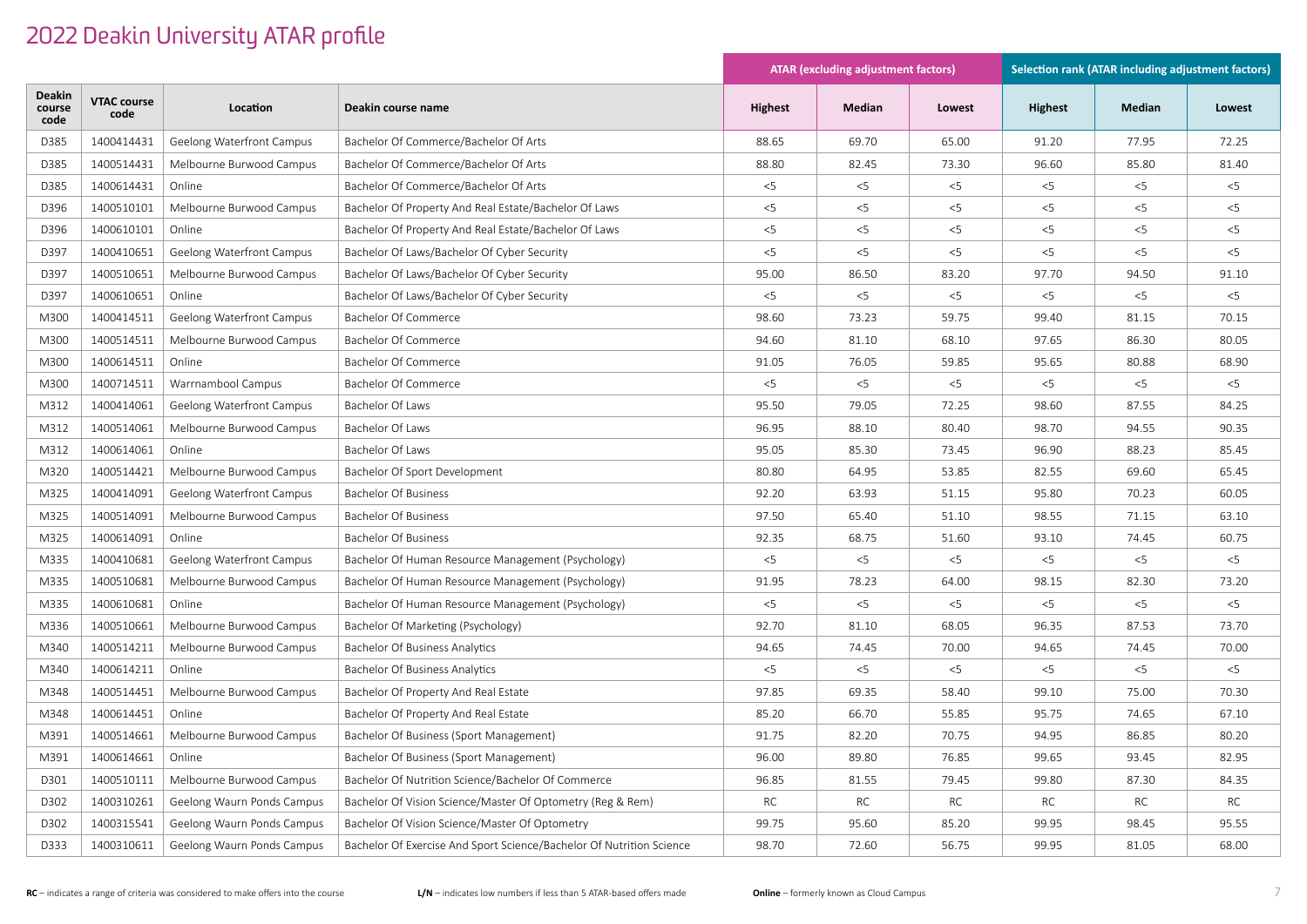|                                 |                            |                            |                                                                                               | <b>ATAR (excluding adjustment factors)</b> |           |           | Selection rank (ATAR including adjustment factors) |           |           |  |
|---------------------------------|----------------------------|----------------------------|-----------------------------------------------------------------------------------------------|--------------------------------------------|-----------|-----------|----------------------------------------------------|-----------|-----------|--|
| <b>Deakin</b><br>course<br>code | <b>VTAC course</b><br>code | Location                   | Deakin course name                                                                            | <b>Highest</b>                             | Median    | Lowest    | <b>Highest</b>                                     | Median    | Lowest    |  |
| D333                            | 1400311171                 | Geelong Waurn Ponds Campus | Bachelor Of Exercise And Sport Science/Bachelor Of Nutrition Science (Reg<br>& Rem)           | RC                                         | RC        | RC        | <b>RC</b>                                          | RC        | RC        |  |
| D333                            | 1400510611                 | Melbourne Burwood Campus   | Bachelor Of Exercise And Sport Science/Bachelor Of Nutrition Science                          | 97.50                                      | 78.15     | 62.60     | 99.35                                              | 86.05     | 73.65     |  |
| D355                            | 1400414361                 | Geelong Waterfront Campus  | Bachelor Of Nursing/Bachelor Of Midwifery                                                     | 99.25                                      | 84.65     | 74.70     | 99.95                                              | 92.30     | 86.70     |  |
| D355                            | 1400514361                 | Melbourne Burwood Campus   | Bachelor Of Nursing/Bachelor Of Midwifery                                                     | 98.40                                      | 90.90     | 80.10     | 99.85                                              | 95.75     | 92.10     |  |
| D355                            | 1400714361                 | Warrnambool Campus         | Bachelor Of Nursing/Bachelor Of Midwifery                                                     | 87.55                                      | 81.80     | 65.10     | 95.55                                              | 87.05     | 75.55     |  |
| D381                            | 1400414021                 | Geelong Waterfront Campus  | Bachelor Of Nursing/Bachelor Of Public Health And Health Promotion                            | $<$ 5                                      | $<$ 5     | $<$ 5     | $<$ 5                                              | $<$ 5     | $<$ 5     |  |
| D381                            | 1400514021                 | Melbourne Burwood Campus   | Bachelor Of Nursing/Bachelor Of Public Health And Health Promotion                            | 90.45                                      | 80.60     | 67.40     | 98.00                                              | 84.20     | 76.60     |  |
| D387                            | 1400414081                 | Geelong Waterfront Campus  | Bachelor Of Nursing/Bachelor Of Psychological Science                                         | 93.30                                      | 80.70     | 64.30     | 98.10                                              | 87.65     | 74.80     |  |
| D387                            | 1400514081                 | Melbourne Burwood Campus   | Bachelor Of Nursing/Bachelor Of Psychological Science                                         | 99.20                                      | 78.58     | 66.80     | 99.85                                              | 85.03     | 76.25     |  |
| D387                            | 1400714081                 | Warrnambool Campus         | Bachelor Of Nursing/Bachelor Of Psychological Science                                         | $<$ 5                                      | < 5       | $<$ 5     | $<$ 5                                              | $<$ 5     | < 5       |  |
| D388                            | 1400514251                 | Melbourne Burwood Campus   | Bachelor Of Public Health And Health Promotion/Bachelor Of Commerce                           | 97.80                                      | 80.18     | 71.80     | 99.50                                              | 90.48     | 83.80     |  |
| D391                            | 1400314071                 | Geelong Waurn Ponds Campus | Bachelor Of Health Sciences/Bachelor Of Arts                                                  | 98.15                                      | 75.43     | 61.95     | 98.15                                              | 75.83     | 61.95     |  |
| D391                            | 1400514071                 | Melbourne Burwood Campus   | Bachelor Of Health Sciences/Bachelor Of Arts                                                  | 96.65                                      | 68.90     | 52.85     | 98.25                                              | 78.10     | 63.70     |  |
| D391                            | 1400614071                 | Online                     | Bachelor Of Health Sciences/Bachelor Of Arts                                                  | $<$ 5                                      | $<$ 5     | $<$ 5     | $<$ 5                                              | $<$ 5     | $<$ 5     |  |
| D394                            | 1400310391                 | Geelong Waurn Ponds Campus | Bachelor Of Exercise And Sport Science/Bachelor Of Business (Sport<br>Management) (Reg & Rem) | <b>RC</b>                                  | <b>RC</b> | <b>RC</b> | <b>RC</b>                                          | <b>RC</b> | <b>RC</b> |  |
| D394                            | 1400314681                 | Geelong Waurn Ponds Campus | Bachelor Of Exercise And Sport Science/Bachelor Of Business (Sport<br>Management)             | 95.35                                      | 69.60     | 60.40     | 99.30                                              | 79.10     | 71.00     |  |
| D394                            | 1400514681                 | Melbourne Burwood Campus   | Bachelor Of Exercise And Sport Science/Bachelor Of Business (Sport<br>Management)             | 98.05                                      | 83.50     | 69.50     | 99.65                                              | 90.95     | 81.05     |  |
| H300                            | 1400314301                 | Geelong Waurn Ponds Campus | Bachelor Of Health Sciences                                                                   | 99.85                                      | 62.20     | 50.70     | 99.90                                              | 71.45     | 55.40     |  |
| H300                            | 1400514301                 | Melbourne Burwood Campus   | Bachelor Of Health Sciences                                                                   | 96.65                                      | 66.95     | 50.40     | 99.45                                              | 72.05     | 60.00     |  |
| H300                            | 1400614301                 | Online                     | Bachelor Of Health Sciences                                                                   | 92.55                                      | 67.70     | 51.50     | 95.45                                              | 72.25     | 59.20     |  |
| H300                            | 1400714301                 | Warrnambool Campus         | Bachelor Of Health Sciences                                                                   | 76.40                                      | 64.05     | 55.55     | 85.35                                              | 67.55     | 62.85     |  |
| H309                            | 1400310211                 | Geelong Waurn Ponds Campus | Bachelor Of Medical Imaging                                                                   | 99.70                                      | 91.95     | 80.60     | 99.95                                              | 96.85     | 91.40     |  |
| H309                            | 1400310481                 | Geelong Waurn Ponds Campus | Bachelor Of Medical Imaging (Reg & Rem)                                                       | RC                                         | RC        | <b>RC</b> | <b>RC</b>                                          | RC        | <b>RC</b> |  |
| H313                            | 1400314321                 | Geelong Waurn Ponds Campus | Bachelor Of Public Health And Health Promotion                                                | 96.25                                      | 70.30     | 54.15     | 98.40                                              | 82.30     | 59.75     |  |
| H313                            | 1400514321                 | Melbourne Burwood Campus   | Bachelor Of Public Health And Health Promotion                                                | 83.75                                      | 69.40     | 50.20     | 88.80                                              | 74.75     | 62.20     |  |
| H313                            | 1400614321                 | Online                     | Bachelor Of Public Health And Health Promotion                                                | 77.60                                      | 70.50     | 51.95     | 81.85                                              | 70.50     | 63.30     |  |
| H315                            | 1400514961                 | Melbourne Burwood Campus   | Bachelor Of Nutrition Science                                                                 | 97.85                                      | 70.98     | 55.25     | 97.00                                              | 76.08     | 63.90     |  |
| H318                            | 1400510671                 | Melbourne Burwood Campus   | Bachelor Of Nutrition Science (Dietetics Pathway)                                             | 97.85                                      | 89.43     | 79.00     | 99.85                                              | 94.93     | 90.45     |  |
| H326                            | 1400414351                 | Geelong Waterfront Campus  | <b>Bachelor Of Nursing</b>                                                                    | 96.85                                      | 67.63     | 53.70     | 99.70                                              | 76.58     | 65.50     |  |
| H326                            | 1400514351                 | Melbourne Burwood Campus   | Bachelor Of Nursing                                                                           | 92.95                                      | 73.15     | 60.45     | 98.90                                              | 80.48     | 72.00     |  |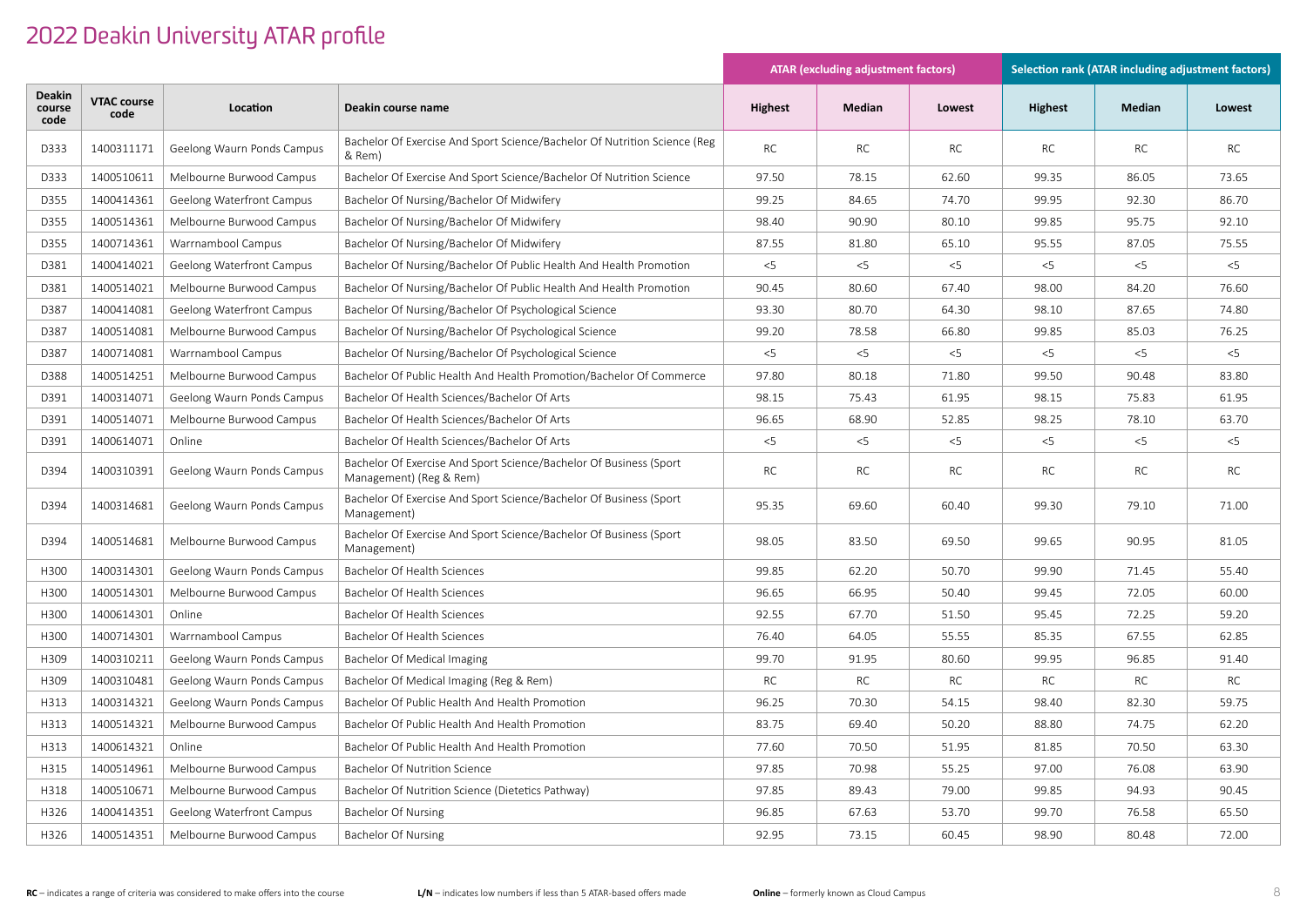|                                 |                            |                            |                                                                                       | <b>ATAR (excluding adjustment factors)</b> |        |           | <b>Selection rank (ATAR including adjustment factors)</b> |           |           |  |  |
|---------------------------------|----------------------------|----------------------------|---------------------------------------------------------------------------------------|--------------------------------------------|--------|-----------|-----------------------------------------------------------|-----------|-----------|--|--|
| <b>Deakin</b><br>course<br>code | <b>VTAC course</b><br>code | Location                   | Deakin course name                                                                    | <b>Highest</b>                             | Median | Lowest    | <b>Highest</b>                                            | Median    | Lowest    |  |  |
| H326                            | 1400714351                 | Warrnambool Campus         | Bachelor Of Nursing                                                                   | 96.20                                      | 59.93  | 50.95     | 99.00                                                     | 67.20     | 50.95     |  |  |
| H329                            | 1400510231                 | Melbourne Burwood Campus   | Bachelor Of Nursing (Clinical Leadership)                                             | 99.45                                      | 84.63  | 74.30     | 99.80                                                     | 91.38     | 84.90     |  |  |
| H330                            | 1400415431                 | Geelong Waterfront Campus  | Bachelor Of Social Work                                                               | 90.95                                      | 72.65  | 61.10     | 98.20                                                     | 79.15     | 67.30     |  |  |
| H330                            | 1400615431                 | Online                     | Bachelor Of Social Work                                                               | 92.20                                      | 69.70  | 58.50     | 93.30                                                     | 76.55     | 70.50     |  |  |
| H343                            | 1400310381                 | Geelong Waurn Ponds Campus | Bachelor Of Exercise And Sport Science (Reg & Rem)                                    | RC                                         | RC     | <b>RC</b> | <b>RC</b>                                                 | <b>RC</b> | <b>RC</b> |  |  |
| H343                            | 1400314411                 | Geelong Waurn Ponds Campus | Bachelor Of Exercise And Sport Science                                                | 97.65                                      | 73.30  | 51.55     | 99.75                                                     | 79.30     | 62.10     |  |  |
| H343                            | 1400514411                 | Melbourne Burwood Campus   | Bachelor Of Exercise And Sport Science                                                | 98.15                                      | 75.90  | 58.45     | 99.75                                                     | 82.70     | 70.00     |  |  |
| H344                            | 1400314231                 | Geelong Waurn Ponds Campus | Bachelor Of Psychological Science                                                     | 90.70                                      | 65.15  | 50.10     | 97.20                                                     | 72.60     | 61.15     |  |  |
| H344                            | 1400514231                 | Melbourne Burwood Campus   | Bachelor Of Psychological Science                                                     | 92.80                                      | 66.40  | 50.00     | 94.55                                                     | 73.70     | 60.20     |  |  |
| H344                            | 1400614231                 | Online                     | Bachelor Of Psychological Science                                                     | 84.80                                      | 70.55  | 55.65     | 95.60                                                     | 78.00     | 60.40     |  |  |
| H344                            | 1400714231                 | Warrnambool Campus         | Bachelor Of Psychological Science                                                     | 79.50                                      | 65.75  | 51.80     | 87.80                                                     | 70.50     | 63.80     |  |  |
| H345                            | 1400315151                 | Geelong Waurn Ponds Campus | Bachelor Of Psychology (Honours)                                                      | 98.90                                      | 83.33  | 69.85     | 99.95                                                     | 92.48     | 81.85     |  |  |
| H345                            | 1400515151                 | Melbourne Burwood Campus   | Bachelor Of Psychology (Honours)                                                      | 98.60                                      | 82.55  | 68.05     | 99.70                                                     | 89.30     | 80.05     |  |  |
| H345                            | 1400615151                 | Online                     | Bachelor Of Psychology (Honours)                                                      | 96.45                                      | 84.45  | 72.00     | 97.45                                                     | 91.60     | 81.60     |  |  |
| H355                            | 1400415351                 | Geelong Waterfront Campus  | Bachelor Of Occupational Therapy                                                      | 97.30                                      | 79.75  | 66.25     | 99.85                                                     | 88.45     | 78.25     |  |  |
| D329                            | 1400315561                 | Geelong Waurn Ponds Campus | Bachelor Of Forensic Science/Bachelor Of Criminology                                  | 97.25                                      | 70.23  | 53.55     | 99.85                                                     | 78.55     | 65.55     |  |  |
| D336                            | 1400510291                 | Melbourne Burwood Campus   | Bachelor Of Construction Management (Honours)/Bachelor Of Property<br>And Real Estate | 91.05                                      | 72.38  | 60.45     | 96.35                                                     | 77.38     | 71.20     |  |  |
| D364                            | 1400415361                 | Geelong Waterfront Campus  | Bachelor Of Design (Architecture)/Bachelor Of Construction Management<br>(Honours)    | 89.50                                      | 77.80  | 69.45     | 91.85                                                     | 84.78     | 79.50     |  |  |
| S306                            | 1400514151                 | Melbourne Burwood Campus   | Bachelor Of Computer Science                                                          | 92.90                                      | 68.30  | 55.65     | 97.10                                                     | 72.65     | 63.90     |  |  |
| S306                            | 1400614151                 | Online                     | Bachelor Of Computer Science                                                          | 95.20                                      | 71.20  | 59.50     | 96.70                                                     | 78.65     | 64.85     |  |  |
| S308                            | 1400510621                 | Melbourne Burwood Campus   | Bachelor Of Artificial Intelligence                                                   | $<$ 5                                      | $<$ 5  | $<$ 5     | $<$ 5                                                     | $<$ 5     | $<$ 5     |  |  |
| S308                            | 1400610621                 | Online                     | Bachelor Of Artificial Intelligence                                                   | $<$ 5                                      | $<$ 5  | $<$ 5     | $<$ 5                                                     | $<$ 5     | $<$ 5     |  |  |
| S320                            | 1400314401                 | Geelong Waurn Ponds Campus | Bachelor Of Science                                                                   | 95.90                                      | 69.83  | 50.25     | 98.10                                                     | 76.60     | 61.35     |  |  |
| S320                            | 1400514401                 | Melbourne Burwood Campus   | Bachelor Of Science                                                                   | 94.45                                      | 68.73  | 50.15     | 97.35                                                     | 76.28     | 61.60     |  |  |
| S323                            | 1400314111                 | Geelong Waurn Ponds Campus | Bachelor Of Biomedical Science                                                        | 99.15                                      | 77.33  | 60.50     | 99.95                                                     | 87.28     | 72.50     |  |  |
| S323                            | 1400514111                 | Melbourne Burwood Campus   | Bachelor Of Biomedical Science                                                        | 99.45                                      | 81.80  | 68.50     | 99.90                                                     | 88.80     | 80.50     |  |  |
| S324                            | 1400315231                 | Geelong Waurn Ponds Campus | Bachelor Of Forensic Science                                                          | 96.30                                      | 67.78  | 50.00     | 99.45                                                     | 75.30     | 60.55     |  |  |
| S326                            | 1400314441                 | Geelong Waurn Ponds Campus | Bachelor Of Information Technology                                                    | 81.60                                      | 65.20  | 54.10     | 93.60                                                     | 70.90     | 61.90     |  |  |
| S326                            | 1400514441                 | Melbourne Burwood Campus   | Bachelor Of Information Technology                                                    | 77.40                                      | 65.38  | 50.70     | 83.70                                                     | 69.38     | 60.45     |  |  |
| S326                            | 1400614441                 | Online                     | Bachelor Of Information Technology                                                    | $<$ 5                                      | $<$ 5  | $<$ 5     | $<$ 5                                                     | $<$ 5     | $<$ 5     |  |  |
| S334                            | 1400314201                 | Geelong Waurn Ponds Campus | Bachelor Of Cyber Security                                                            | 92.00                                      | 74.58  | 61.40     | 93.45                                                     | 77.85     | 62.45     |  |  |
| S334                            | 1400514201                 | Melbourne Burwood Campus   | Bachelor Of Cyber Security                                                            | 92.65                                      | 69.70  | 57.50     | 96.35                                                     | 72.10     | 64.65     |  |  |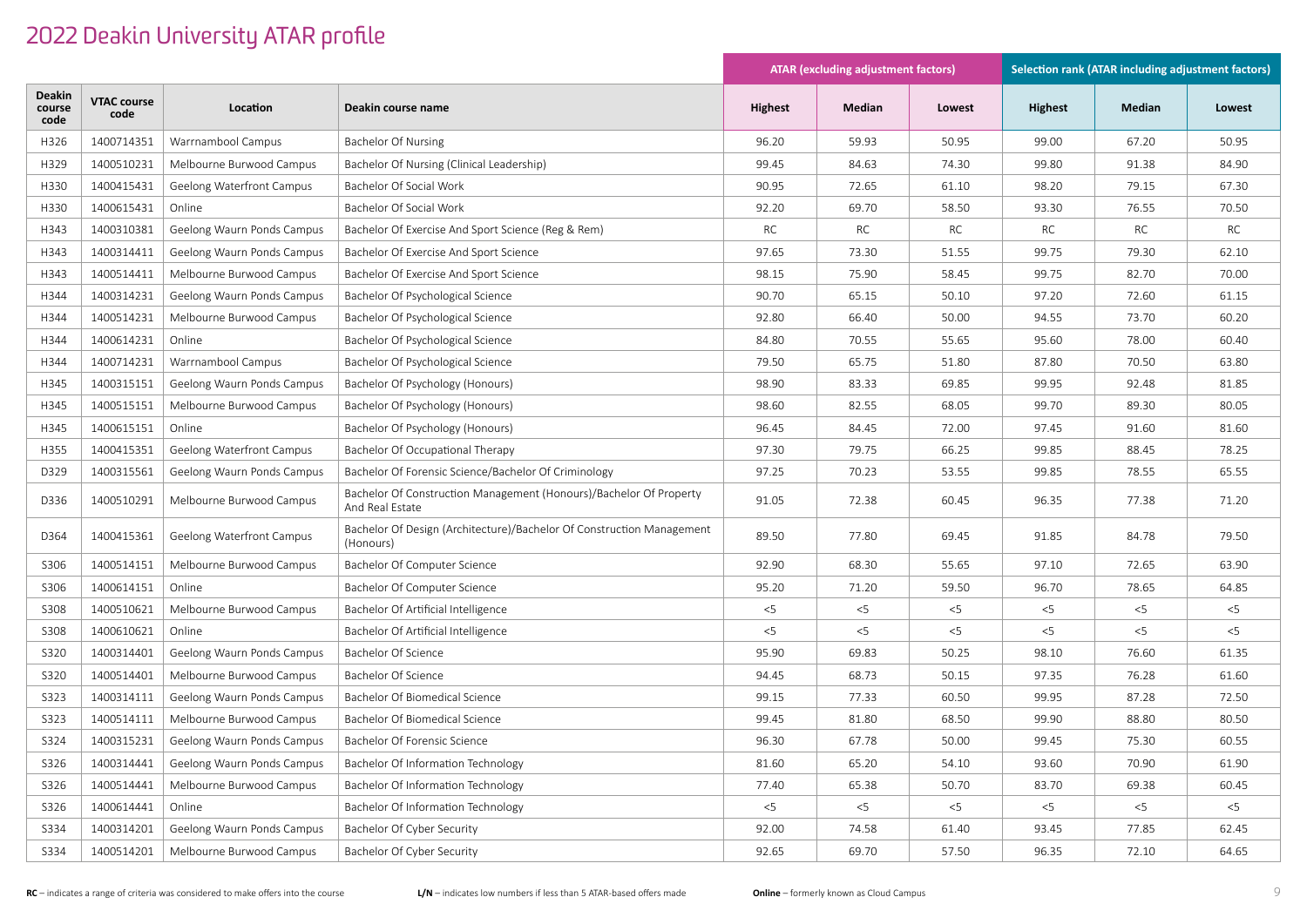|                                 |                            |                                  |                                                                                    |         | <b>ATAR (excluding adjustment factors)</b> |        | <b>Selection rank (ATAR including adjustment factors)</b> |        |        |  |  |
|---------------------------------|----------------------------|----------------------------------|------------------------------------------------------------------------------------|---------|--------------------------------------------|--------|-----------------------------------------------------------|--------|--------|--|--|
| <b>Deakin</b><br>course<br>code | <b>VTAC course</b><br>code | Location                         | Deakin course name                                                                 | Highest | Median                                     | Lowest | <b>Highest</b>                                            | Median | Lowest |  |  |
| S334                            | 1400614201                 | Online                           | Bachelor Of Cyber Security                                                         | 82.55   | 81.05                                      | 60.15  | 87.55                                                     | 82.05  | 70.55  |  |  |
| S337                            | 1400310631                 | Geelong Waurn Ponds Campus       | Bachelor Of Marine Science                                                         | 90.10   | 71.40                                      | 54.70  | 97.90                                                     | 79.30  | 66.70  |  |  |
| S342                            | 1400415021                 | <b>Geelong Waterfront Campus</b> | Bachelor Of Design (Architecture)                                                  | 94.70   | 72.15                                      | 59.85  | 99.10                                                     | 80.08  | 71.75  |  |  |
| S346                            | 1400415571                 | Geelong Waterfront Campus        | Bachelor Of Construction Management (Honours)                                      | 77.35   | 63.60                                      | 51.10  | 87.65                                                     | 67.45  | 60.30  |  |  |
| S369                            | 1400315481                 | Geelong Waurn Ponds Campus       | Bachelor Of Zoology And Animal Science                                             | 95.05   | 69.88                                      | 55.65  | 99.45                                                     | 78.30  | 66.25  |  |  |
| S393                            | 1400514171                 | Melbourne Burwood Campus         | Bachelor Of Environmental Science (Wildlife And Conservation Biology)              | 98.40   | 76.95                                      | 63.35  | 99.95                                                     | 84.80  | 75.10  |  |  |
| S398                            | 1400516461                 | Melbourne Burwood Campus         | Bachelor Of Environmental Science (Environmental Management And<br>Sustainability) | 99.25   | 67.63                                      | 50.65  | 99.95                                                     | 72.80  | 61.55  |  |  |
| S399                            | 1400718041                 | Warrnambool Campus               | Bachelor Of Environmental Science (Marine Biology)                                 | 97.90   | 63.40                                      | 50.10  | 99.95                                                     | 68.83  | 52.15  |  |  |
| S460                            | 1400314821                 | Geelong Waurn Ponds Campus       | Bachelor Of Civil Engineering (Honours)                                            | 92.15   | 73.10                                      | 62.10  | 98.65                                                     | 80.10  | 68.75  |  |  |
| S460                            | 1400514821                 | Melbourne Burwood Campus         | Bachelor Of Civil Engineering (Honours)                                            | 85.50   | 71.75                                      | 61.90  | 88.40                                                     | 77.85  | 69.20  |  |  |
| S460                            | 1400614821                 | Online                           | Bachelor Of Civil Engineering (Honours)                                            | 95.40   | 91.08                                      | 69.90  | 95.40                                                     | 92.35  | 71.30  |  |  |
| S461                            | 1400314811                 | Geelong Waurn Ponds Campus       | Bachelor Of Electrical And Electronics Engineering (Honours)                       | 86.80   | 71.20                                      | 66.90  | 96.55                                                     | 80.45  | 75.40  |  |  |
| S461                            | 1400514811                 | Melbourne Burwood Campus         | Bachelor Of Electrical And Electronics Engineering (Honours)                       | 80.35   | 69.40                                      | 57.50  | 86.25                                                     | 79.75  | 69.50  |  |  |
| S461                            | 1400614811                 | Online                           | Bachelor Of Electrical And Electronics Engineering (Honours)                       | $<$ 5   | $<$ 5                                      | $<$ 5  | $<$ 5                                                     | $<$ 5  | $<$ 5  |  |  |
| S462                            | 1400314801                 | Geelong Waurn Ponds Campus       | Bachelor Of Mechanical Engineering (Honours)                                       | 95.65   | 76.23                                      | 57.45  | 99.20                                                     | 79.65  | 68.95  |  |  |
| S462                            | 1400514801                 | Melbourne Burwood Campus         | Bachelor Of Mechanical Engineering (Honours)                                       | 85.70   | 73.05                                      | 62.75  | 93.50                                                     | 78.45  | 69.70  |  |  |
| S462                            | 1400614801                 | Online                           | Bachelor Of Mechanical Engineering (Honours)                                       | $<$ 5   | $<$ 5                                      | $<$ 5  | $<$ 5                                                     | $<$ 5  | 5<     |  |  |
| S463                            | 1400314791                 | Geelong Waurn Ponds Campus       | Bachelor Of Mechatronics Engineering (Honours)                                     | 99.75   | 79.40                                      | 60.35  | 99.95                                                     | 88.38  | 65.00  |  |  |
| S463                            | 1400514791                 | Melbourne Burwood Campus         | Bachelor Of Mechatronics Engineering (Honours)                                     | 98.55   | 72.33                                      | 63.80  | 99.95                                                     | 75.58  | 70.15  |  |  |
| S464                            | 1400510341                 | Melbourne Burwood Campus         | Bachelor Of Software Engineering (Honours)                                         | 86.00   | 70.75                                      | 60.10  | 95.40                                                     | 75.00  | 67.65  |  |  |
| S464                            | 1400610341                 | Online                           | Bachelor Of Software Engineering (Honours)                                         | 97.85   | 77.05                                      | 66.00  | 99.10                                                     | 78.00  | 66.70  |  |  |
| S465                            | 1400310431                 | Geelong Waurn Ponds Campus       | Bachelor Of Environmental Engineering (Honours)                                    | 89.70   | 72.45                                      | 66.30  | 97.75                                                     | 79.05  | 70.70  |  |  |
| S465                            | 1400610431                 | Online                           | Bachelor Of Environmental Engineering (Honours)                                    | $<$ 5   | $<$ 5                                      | $<$ 5  | $<$ 5                                                     | $<$ 5  | $<$ 5  |  |  |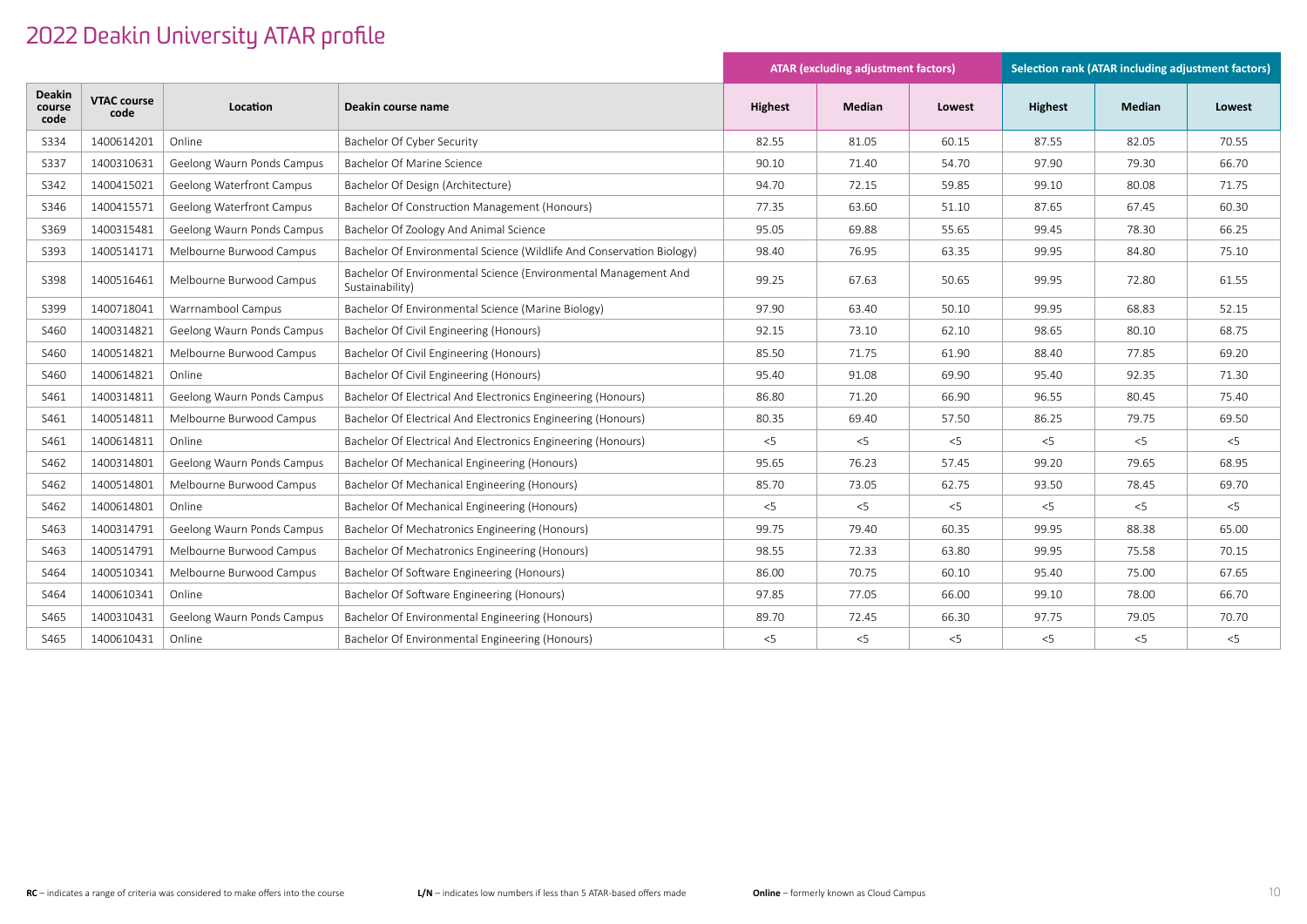| student profile                                       |                              |                                                         |                                      | Number of students commencing in course (Trimester 1, 2022)                      |                                                                              |            |                                         |                 |                              |                                                                |                                      | Percentage of students commencing in course (Trimester 1, 2022)                  |                                                                              |            |                                         |                 |
|-------------------------------------------------------|------------------------------|---------------------------------------------------------|--------------------------------------|----------------------------------------------------------------------------------|------------------------------------------------------------------------------|------------|-----------------------------------------|-----------------|------------------------------|----------------------------------------------------------------|--------------------------------------|----------------------------------------------------------------------------------|------------------------------------------------------------------------------|------------|-----------------------------------------|-----------------|
|                                                       |                              |                                                         |                                      | <b>Recent secondary education:</b>                                               |                                                                              |            |                                         |                 |                              |                                                                |                                      | <b>Recent secondary education:</b>                                               |                                                                              |            |                                         |                 |
| Deakin course name                                    | Higher<br>education<br>study | Vocational<br>education<br>& training<br>(VET)<br>study | Solely on<br>basis of<br><b>ATAR</b> | Where<br>both<br><b>ATAR and</b><br>additional<br>criteria<br>were<br>considered | On the<br>basis of<br>other<br>criteria<br>only, ATAR<br>was not a<br>factor | experience | Work & life   International<br>students | All<br>students | Higher<br>education<br>study | <b>Vocational</b><br>education<br>& training<br>(VET)<br>study | Solely on<br>basis of<br><b>ATAR</b> | Where<br>both<br><b>ATAR and</b><br>additional<br>criteria<br>were<br>considered | On the<br>basis of<br>other<br>criteria<br>only, ATAR<br>was not a<br>factor | experience | Work & life   International<br>students | All<br>students |
| Diploma Of Arabic                                     | N/P                          | L/N                                                     | L/N                                  | L/N                                                                              | n/a                                                                          | L/N        | L/N                                     | 19              | N/P                          | L/N                                                            | L/N                                  | L/N                                                                              | n/a                                                                          | L/N        | L/N                                     | 100%            |
| Diploma Of Chinese                                    | N/P                          | L/N                                                     | L/N                                  | L/N                                                                              | n/a                                                                          | L/N        | L/N                                     | 8               | N/P                          | L/N                                                            | L/N                                  | L/N                                                                              | n/a                                                                          | L/N        | L/N                                     | 100%            |
| Diploma Of Indonesian                                 | N/P                          | L/N                                                     | L/N                                  | L/N                                                                              | n/a                                                                          | L/N        | L/N                                     | 11              | N/P                          | L/N                                                            | L/N                                  | L/N                                                                              | n/a                                                                          | L/N        | L/N                                     | 100%            |
| Diploma Of Spanish                                    | N/P                          | L/N                                                     | L/N                                  | L/N                                                                              | n/a                                                                          | L/N        | L/N                                     | 34              | N/P                          | L/N                                                            | L/N                                  | L/N                                                                              | n/a                                                                          | L/N        | L/N                                     | 100%            |
| Associate Degree Of Arts                              | L/N                          | L/N                                                     | 58                                   | L/N                                                                              | n/a                                                                          | N/P        | L/N                                     | 94              | L/N                          | L/N                                                            | 62%                                  | L/N                                                                              | n/a                                                                          | N/P        | L/N                                     | 100%            |
| Bachelor Of Arts                                      | 108                          | 53                                                      | 133                                  | L/N                                                                              | n/a                                                                          | N/P        | 24                                      | 330             | 33%                          | 16%                                                            | 40%                                  | L/N                                                                              | n/a                                                                          | N/P        | 7%                                      | 100%            |
| Bachelor Of Arts (Psychology)                         | 33                           | 24                                                      | 96                                   | L/N                                                                              | n/a                                                                          | N/P        | 9                                       | 169             | 20%                          | 14%                                                            | 57%                                  | L/N                                                                              | n/a                                                                          | N/P        | 5%                                      | 100%            |
| Bachelor Of International Studies (Global Scholar)    | L/N                          | L/N                                                     | L/N                                  | L/N                                                                              | n/a                                                                          | L/N        | L/N                                     | L/N             | L/N                          | L/N                                                            | L/N                                  | L/N                                                                              | n/a                                                                          | L/N        | L/N                                     | 100%            |
| Bachelor Of Creative Writing                          | 22                           | N/P                                                     | 19                                   | L/N                                                                              | n/a                                                                          | L/N        | L/N                                     | 48              | 46%                          | N/P                                                            | 40%                                  | L/N                                                                              | n/a                                                                          | L/N        | L/N                                     | 100%            |
| Bachelor Of Communication (Public Relations)          | 8                            | L/N                                                     | 16                                   | L/N                                                                              | n/a                                                                          | L/N        | N/P                                     | 36              | 22%                          | L/N                                                            | 44%                                  | L/N                                                                              | n/a                                                                          | L/N        | N/P                                     | 100%            |
| Bachelor Of International Studies                     | L/N                          | L/N                                                     | N/P                                  | L/N                                                                              | n/a                                                                          | L/N        | L/N                                     | 40              | L/N                          | L/N                                                            | N/P                                  | L/N                                                                              | n/a                                                                          | L/N        | L/N                                     | 100%            |
| Bachelor Of Criminology                               | 35                           | 23                                                      | 85                                   | L/N                                                                              | n/a                                                                          | L/N        | N/P                                     | 150             | 23%                          | 15%                                                            | 57%                                  | L/N                                                                              | n/a                                                                          | L/N        | N/P                                     | 100%            |
| Bachelor Of Communication (Journalism)                | N/P                          | L/N                                                     | 28                                   | L/N                                                                              | n/a                                                                          | N/P        | L/N                                     | 43              | N/P                          | L/N                                                            | 65%                                  | L/N                                                                              | n/a                                                                          | N/P        | L/N                                     | 100%            |
| Bachelor Of Communication (Digital Media)             | N/P                          | L/N                                                     | 24                                   | L/N                                                                              | n/a                                                                          | L/N        | 9                                       | 41              | N/P                          | L/N                                                            | 59%                                  | L/N                                                                              | n/a                                                                          | L/N        | 22%                                     | 100%            |
| Bachelor Of Communication (Advertising)               | L/N                          | L/N                                                     | N/P                                  | L/N                                                                              | n/a                                                                          | L/N        | L/N                                     | 19              | L/N                          | L/N                                                            | N/P                                  | L/N                                                                              | n/a                                                                          | L/N        | L/N                                     | 100%            |
| Bachelor Of Design (3D Animation)                     | L/N                          | L/N                                                     | N/P                                  | L/N                                                                              | n/a                                                                          | L/N        | L/N                                     | 15              | L/N                          | L/N                                                            | N/P                                  | L/N                                                                              | n/a                                                                          | L/N        | L/N                                     | 100%            |
| Bachelor Of Design (Digital Technologies)             | L/N                          | L/N                                                     | L/N                                  | L/N                                                                              | n/a                                                                          | L/N        | L/N                                     | 5               | L/N                          | L/N                                                            | L/N                                  | L/N                                                                              | n/a                                                                          | L/N        | L/N                                     | 100%            |
| Bachelor Of Design (Visual Communication)             | 9                            | L/N                                                     | 33                                   | L/N                                                                              | n/a                                                                          | L/N        | N/P                                     | 52              | 17%                          | L/N                                                            | 63%                                  | L/N                                                                              | n/a                                                                          | L/N        | N/P                                     | 100%            |
| Bachelor Of Film, Television And Animation            | N/P                          | 17                                                      | 49                                   | L/N                                                                              | n/a                                                                          | L/N        | $7\overline{ }$                         | 82              | N/P                          | 21%                                                            | 60%                                  | L/N                                                                              | n/a                                                                          | L/N        | 9%                                      | 100%            |
| Bachelor Of Creative Arts (Drama)                     | L/N                          | L/N                                                     | N/P                                  | L/N                                                                              | n/a                                                                          | L/N        | L/N                                     | 34              | L/N                          | L/N                                                            | N/P                                  | L/N                                                                              | n/a                                                                          | L/N        | L/N                                     | 100%            |
| Bachelor Of Creative Arts (Visual Arts)               | L/N                          | L/N                                                     | N/P                                  | L/N                                                                              | n/a                                                                          | L/N        | L/N                                     | 14              | L/N                          | L/N                                                            | N/P                                  | L/N                                                                              | n/a                                                                          | L/N        | L/N                                     | 100%            |
| Bachelor Of Nutrition Science/Bachelor Of Commerce    | 6                            | L/N                                                     | N/P                                  | L/N                                                                              | n/a                                                                          | L/N        | L/N                                     | 13              | 46%                          | L/N                                                            | N/P                                  | L/N                                                                              | n/a                                                                          | L/N        | L/N                                     | 100%            |
| Bachelor Of Vision Science/Master Of Optometry        | 38                           | L/N                                                     | 59                                   | L/N                                                                              | n/a                                                                          | L/N        | N/P                                     | 107             | 36%                          | L/N                                                            | 55%                                  | L/N                                                                              | n/a                                                                          | L/N        | N/P                                     | 100%            |
| Bachelor Of Arts / Master Of Teaching (Secondary)     | 50                           | 15                                                      | 70                                   | L/N                                                                              | n/a                                                                          | N/P        | L/N                                     | 152             | 33%                          | 10%                                                            | 46%                                  | L/N                                                                              | n/a                                                                          | N/P        | L/N                                     | 100%            |
| Bachelor Of Science / Master Of Teaching (Secondary)  | N/P                          | L/N                                                     | 29                                   | L/N                                                                              | n/a                                                                          | L/N        | L/N                                     | 50              | N/P                          | L/N                                                            | 58%                                  | L/N                                                                              | n/a                                                                          | L/N        | L/N                                     | 100%            |
| Bachelor Of Arts/Master Of International Relations    | L/N                          | L/N                                                     | N/P                                  | L/N                                                                              | n/a                                                                          | L/N        | L/N                                     | 27              | L/N                          | L/N                                                            | N/P                                  | L/N                                                                              | n/a                                                                          | L/N        | L/N                                     | 100%            |
| Bachelor Of Arts / Bachelor Of Information Technology | L/N                          | L/N                                                     | L/N                                  | L/N                                                                              | n/a                                                                          | L/N        | L/N                                     | 6               | L/N                          | L/N                                                            | L/N                                  | L/N                                                                              | n/a                                                                          | L/N        | L/N                                     | 100%            |
| Bachelor Of Arts/Bachelor Of Science                  | L/N                          | L/N                                                     | N/P                                  | L/N                                                                              | n/a                                                                          | L/N        | L/N                                     | 30              | L/N                          | L/N                                                            | N/P                                  | L/N                                                                              | n/a                                                                          | L/N        | L/N                                     | 100%            |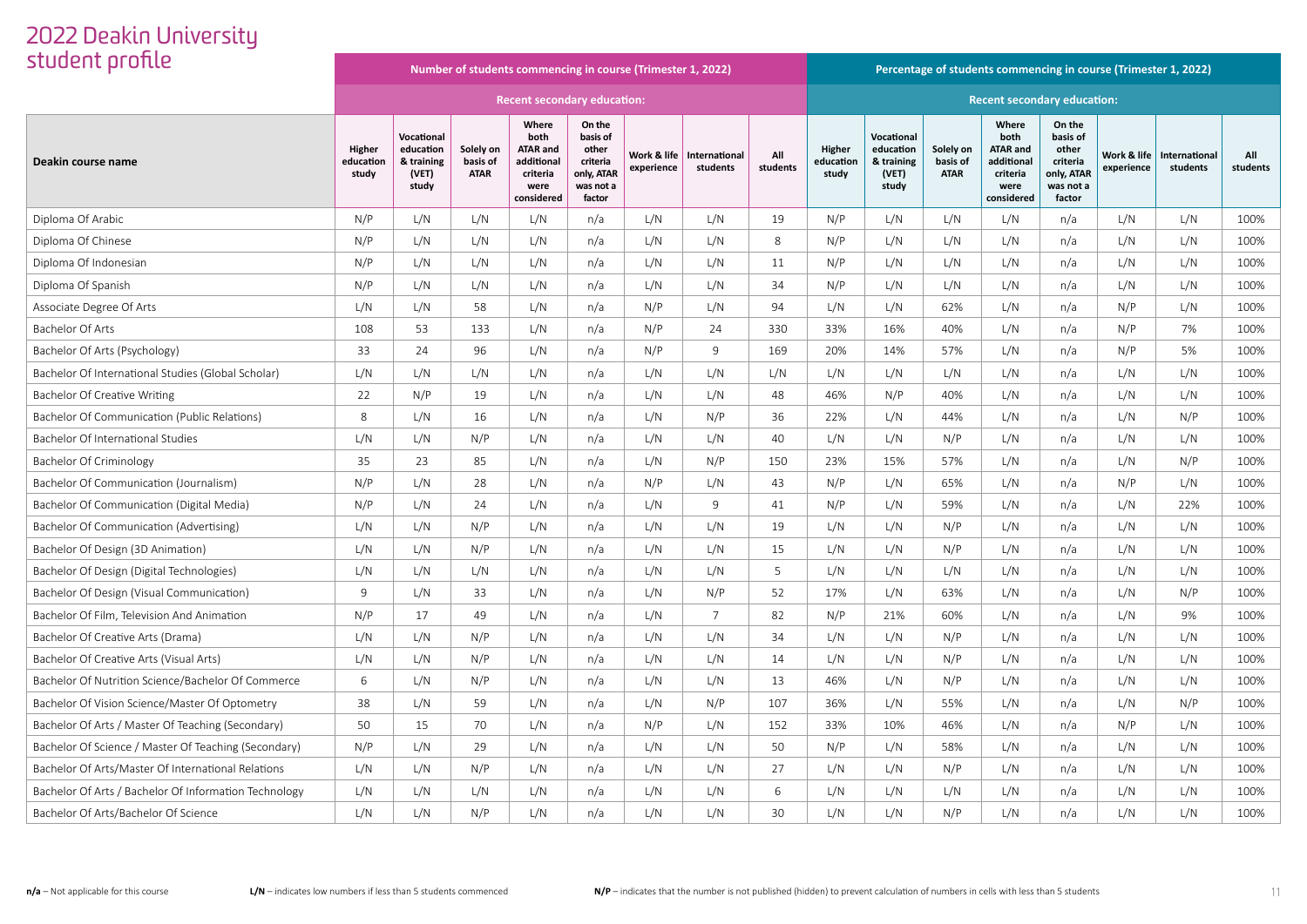| student profile                                                                       |                              |                                                         |                                      | Number of students commencing in course (Trimester 1, 2022)                      |                                                                              |                           |                           |                 | Percentage of students commencing in course (Trimester 1, 2022) |                                                         |                                      |                                                                                  |                                                                              |                           |                           |                 |
|---------------------------------------------------------------------------------------|------------------------------|---------------------------------------------------------|--------------------------------------|----------------------------------------------------------------------------------|------------------------------------------------------------------------------|---------------------------|---------------------------|-----------------|-----------------------------------------------------------------|---------------------------------------------------------|--------------------------------------|----------------------------------------------------------------------------------|------------------------------------------------------------------------------|---------------------------|---------------------------|-----------------|
|                                                                                       |                              |                                                         |                                      | <b>Recent secondary education:</b>                                               |                                                                              |                           |                           |                 |                                                                 |                                                         |                                      | <b>Recent secondary education:</b>                                               |                                                                              |                           |                           |                 |
| Deakin course name                                                                    | Higher<br>education<br>study | Vocational<br>education<br>& training<br>(VET)<br>study | Solely on<br>basis of<br><b>ATAR</b> | Where<br>both<br><b>ATAR and</b><br>additional<br>criteria<br>were<br>considered | On the<br>basis of<br>other<br>criteria<br>only, ATAR<br>was not a<br>factor | Work & life<br>experience | International<br>students | All<br>students | Higher<br>education<br>study                                    | Vocational<br>education<br>& training<br>(VET)<br>study | Solely on<br>basis of<br><b>ATAR</b> | Where<br>both<br><b>ATAR and</b><br>additional<br>criteria<br>were<br>considered | On the<br>basis of<br>other<br>criteria<br>only, ATAR<br>was not a<br>factor | Work & life<br>experience | International<br>students | All<br>students |
| Bachelor Of Arts/Bachelor Of Laws                                                     | N/P                          | L/N                                                     | 66                                   | L/N                                                                              | n/a                                                                          | L/N                       | L/N                       | 85              | N/P                                                             | L/N                                                     | 78%                                  | L/N                                                                              | n/a                                                                          | L/N                       | L/N                       | 100%            |
| Bachelor Of Commerce/Bachelor Of Science                                              | L/N                          | L/N                                                     | N/P                                  | L/N                                                                              | n/a                                                                          | L/N                       | L/N                       | 9               | L/N                                                             | L/N                                                     | N/P                                  | L/N                                                                              | n/a                                                                          | L/N                       | L/N                       | 100%            |
| Bachelor Of Commerce/Bachelor Of Laws                                                 | N/P                          | L/N                                                     | 95                                   | L/N                                                                              | n/a                                                                          | L/N                       | L/N                       | 122             | N/P                                                             | L/N                                                     | 78%                                  | L/N                                                                              | n/a                                                                          | L/N                       | L/N                       | 100%            |
| Bachelor Of Laws/Bachelor Of International Studies                                    | N/P                          | L/N                                                     | 31                                   | L/N                                                                              | n/a                                                                          | L/N                       | L/N                       | 38              | N/P                                                             | L/N                                                     | 82%                                  | L/N                                                                              | n/a                                                                          | L/N                       | L/N                       | 100%            |
| Bachelor Of Property And Real Estate/Bachelor Of<br>Commerce                          | N/P                          | L/N                                                     | 25                                   | L/N                                                                              | n/a                                                                          | L/N                       | L/N                       | 41              | N/P                                                             | L/N                                                     | 61%                                  | L/N                                                                              | n/a                                                                          | L/N                       | L/N                       | 100%            |
| Bachelor Of Forensic Science/Bachelor Of Criminology                                  | N/P                          | L/N                                                     | 60                                   | L/N                                                                              | n/a                                                                          | L/N                       | L/N                       | 69              | N/P                                                             | L/N                                                     | 87%                                  | L/N                                                                              | n/a                                                                          | L/N                       | L/N                       | 100%            |
| Bachelor Of Business/Bachelor Of Arts                                                 | N/P                          | L/N                                                     | 45                                   | L/N                                                                              | n/a                                                                          | L/N                       | L/N                       | 54              | N/P                                                             | L/N                                                     | 83%                                  | L/N                                                                              | n/a                                                                          | L/N                       | L/N                       | 100%            |
| Bachelor Of Science/Bachelor Of Laws                                                  | L/N                          | L/N                                                     | N/P                                  | L/N                                                                              | n/a                                                                          | L/N                       | L/N                       | 10              | L/N                                                             | L/N                                                     | N/P                                  | L/N                                                                              | n/a                                                                          | L/N                       | L/N                       | 100%            |
| Bachelor Of Exercise And Sport Science/Bachelor Of<br>Nutrition Science               | 15                           | N/P                                                     | 83                                   | L/N                                                                              | n/a                                                                          | L/N                       | L/N                       | 114             | 13%                                                             | N/P                                                     | 73%                                  | L/N                                                                              | n/a                                                                          | L/N                       | L/N                       | 100%            |
| Bachelor Of Criminology/Bachelor Of Laws                                              | N/P                          | L/N                                                     | 45                                   | L/N                                                                              | n/a                                                                          | L/N                       | L/N                       | 65              | N/P                                                             | L/N                                                     | 69%                                  | L/N                                                                              | n/a                                                                          | L/N                       | L/N                       | 100%            |
| Bachelor Of Construction Management (Honours)/Bachelor<br>Of Property And Real Estate | N/P                          | L/N                                                     | 25                                   | L/N                                                                              | n/a                                                                          | L/N                       | L/N                       | 32              | N/P                                                             | L/N                                                     | 78%                                  | L/N                                                                              | n/a                                                                          | L/N                       | L/N                       | 100%            |
| Bachelor Of International Studies/Bachelor Of Commerce                                | L/N                          | L/N                                                     | N/P                                  | L/N                                                                              | n/a                                                                          | L/N                       | L/N                       | 23              | L/N                                                             | L/N                                                     | N/P                                  | L/N                                                                              | n/a                                                                          | L/N                       | L/N                       | 100%            |
| Bachelor Of Commerce / Bachelor Of Communication<br>(Advertising)                     | L/N                          | L/N                                                     | N/P                                  | L/N                                                                              | n/a                                                                          | L/N                       | L/N                       | $\overline{7}$  | L/N                                                             | L/N                                                     | N/P                                  | L/N                                                                              | n/a                                                                          | L/N                       | L/N                       | 100%            |
| Bachelor Of Commerce / Bachelor Of Communication<br>(Digital Media)                   | L/N                          | L/N                                                     | L/N                                  | L/N                                                                              | n/a                                                                          | L/N                       | L/N                       | 8               | L/N                                                             | L/N                                                     | L/N                                  | L/N                                                                              | n/a                                                                          | L/N                       | L/N                       | 100%            |
| Bachelor Of Nursing/Bachelor Of Midwifery                                             | N/P                          | L/N                                                     | 85                                   | L/N                                                                              | n/a                                                                          | L/N                       | L/N                       | 105             | N/P                                                             | L/N                                                     | 81%                                  | L/N                                                                              | n/a                                                                          | L/N                       | L/N                       | 100%            |
| Bachelor Of Commerce / Bachelor Of Communication<br>(Journalism)                      | L/N                          | L/N                                                     | N/P                                  | L/N                                                                              | n/a                                                                          | L/N                       | L/N                       | 6               | L/N                                                             | L/N                                                     | N/P                                  | L/N                                                                              | n/a                                                                          | L/N                       | L/N                       | 100%            |
| Bachelor Of Commerce / Bachelor Of Communication<br>(Public Relations)                | L/N                          | L/N                                                     | N/P                                  | L/N                                                                              | n/a                                                                          | L/N                       | L/N                       | 11              | L/N                                                             | L/N                                                     | N/P                                  | L/N                                                                              | n/a                                                                          | L/N                       | L/N                       | 100%            |
| Bachelor Of Design (Architecture)/Bachelor Of<br>Construction Management (Honours)    | L/N                          | L/N                                                     | N/P                                  | L/N                                                                              | n/a                                                                          | L/N                       | L/N                       | 18              | L/N                                                             | L/N                                                     | N/P                                  | L/N                                                                              | n/a                                                                          | L/N                       | L/N                       | 100%            |
| Bachelor Of Commerce/Bachelor Of Business Analytics                                   | L/N                          | N/P                                                     | 13                                   | L/N                                                                              | n/a                                                                          | L/N                       | L/N                       | 25              | L/N                                                             | N/P                                                     | 52%                                  | L/N                                                                              | n/a                                                                          | L/N                       | L/N                       | 100%            |
| Bachelor Of Criminology/Bachelor Of Cyber Security                                    | L/N                          | N/P                                                     | 42                                   | L/N                                                                              | n/a                                                                          | L/N                       | L/N                       | 51              | L/N                                                             | N/P                                                     | 82%                                  | L/N                                                                              | n/a                                                                          | L/N                       | L/N                       | 100%            |
| Bachelor Of Nursing/Bachelor Of Public Health And Health<br>Promotion                 | L/N                          | L/N                                                     | N/P                                  | L/N                                                                              | n/a                                                                          | L/N                       | L/N                       | 12              | L/N                                                             | L/N                                                     | N/P                                  | L/N                                                                              | n/a                                                                          | L/N                       | L/N                       | 100%            |
| Bachelor Of Commerce/Bachelor Of Arts                                                 | N/P                          | L/N                                                     | 16                                   | L/N                                                                              | n/a                                                                          | L/N                       | L/N                       | 28              | N/P                                                             | L/N                                                     | 57%                                  | L/N                                                                              | n/a                                                                          | L/N                       | L/N                       | 100%            |
| Bachelor Of Nursing/Bachelor Of Psychological Science                                 | N/P                          | L/N                                                     | 56                                   | L/N                                                                              | n/a                                                                          | L/N                       | L/N                       | 65              | N/P                                                             | L/N                                                     | 86%                                  | L/N                                                                              | n/a                                                                          | L/N                       | L/N                       | 100%            |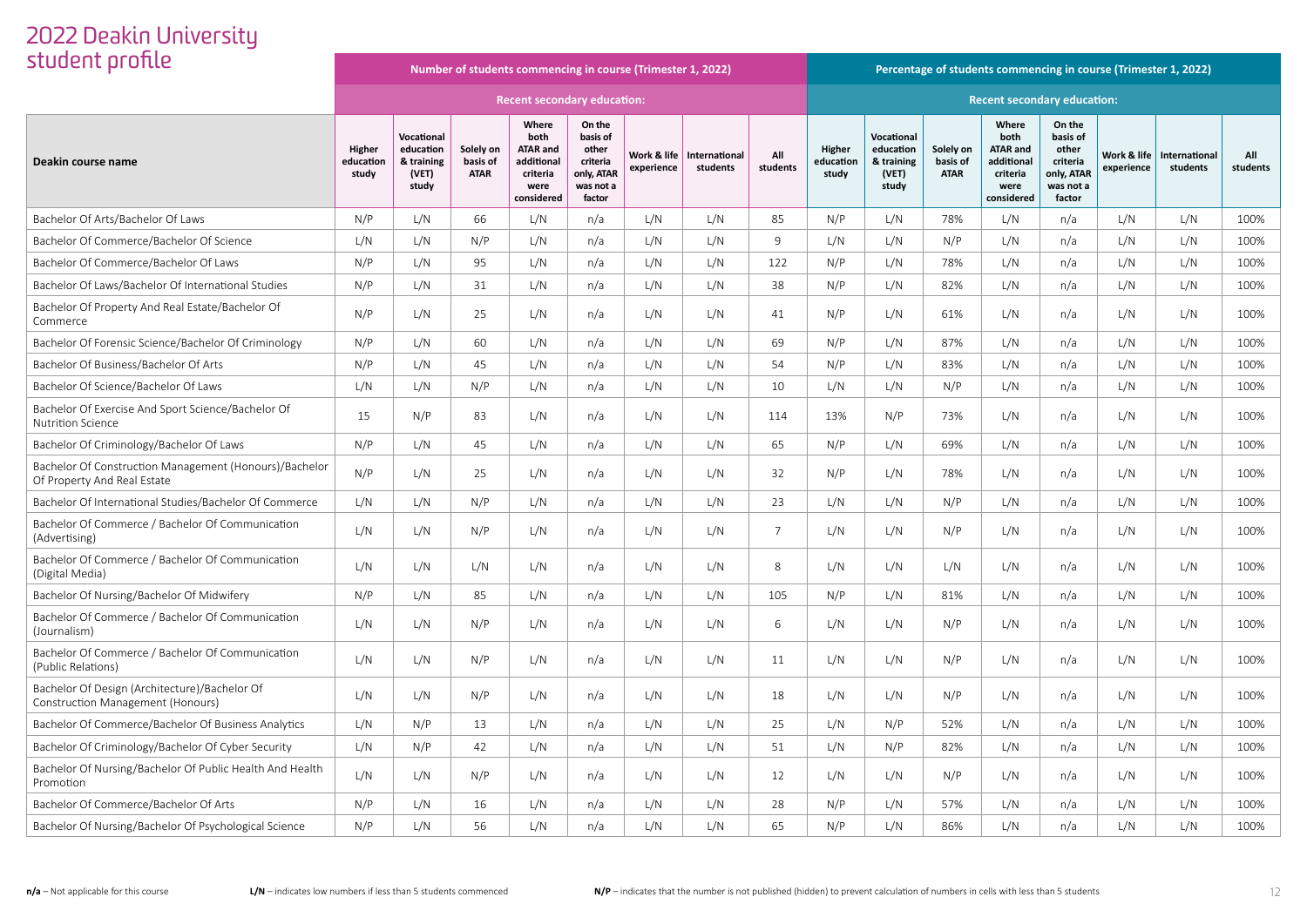| student profile                                                                   |                              |                                                         |                                      | Number of students commencing in course (Trimester 1, 2022)                      |                                                                              |                           |                           |                 | Percentage of students commencing in course (Trimester 1, 2022) |                                                         |                                      |                                                                                  |                                                                              |                           |                           |                 |
|-----------------------------------------------------------------------------------|------------------------------|---------------------------------------------------------|--------------------------------------|----------------------------------------------------------------------------------|------------------------------------------------------------------------------|---------------------------|---------------------------|-----------------|-----------------------------------------------------------------|---------------------------------------------------------|--------------------------------------|----------------------------------------------------------------------------------|------------------------------------------------------------------------------|---------------------------|---------------------------|-----------------|
|                                                                                   |                              |                                                         |                                      | <b>Recent secondary education:</b>                                               |                                                                              |                           |                           |                 |                                                                 |                                                         |                                      | <b>Recent secondary education:</b>                                               |                                                                              |                           |                           |                 |
| Deakin course name                                                                | Higher<br>education<br>study | Vocational<br>education<br>& training<br>(VET)<br>study | Solely on<br>basis of<br><b>ATAR</b> | Where<br>both<br><b>ATAR and</b><br>additional<br>criteria<br>were<br>considered | On the<br>basis of<br>other<br>criteria<br>only, ATAR<br>was not a<br>factor | Work & life<br>experience | International<br>students | All<br>students | Higher<br>education<br>study                                    | Vocational<br>education<br>& training<br>(VET)<br>study | Solely on<br>basis of<br><b>ATAR</b> | Where<br>both<br><b>ATAR and</b><br>additional<br>criteria<br>were<br>considered | On the<br>basis of<br>other<br>criteria<br>only, ATAR<br>was not a<br>factor | Work & life<br>experience | International<br>students | All<br>students |
| Bachelor Of Public Health And Health Promotion/Bachelor<br>Of Commerce            | L/N                          | L/N                                                     | N/P                                  | L/N                                                                              | n/a                                                                          | L/N                       | L/N                       | $\overline{7}$  | L/N                                                             | L/N                                                     | N/P                                  | L/N                                                                              | n/a                                                                          | L/N                       | L/N                       | 100%            |
| Bachelor Of Criminology/Bachelor Of Psychological Science                         | 23                           | N/P                                                     | 146                                  | L/N                                                                              | n/a                                                                          | L/N                       | L/N                       | 183             | 13%                                                             | N/P                                                     | 80%                                  | L/N                                                                              | n/a                                                                          | L/N                       | L/N                       | 100%            |
| Bachelor Of Health Sciences/Bachelor Of Arts                                      | N/P                          | L/N                                                     | 20                                   | L/N                                                                              | n/a                                                                          | L/N                       | L/N                       | 29              | N/P                                                             | L/N                                                     | 69%                                  | L/N                                                                              | n/a                                                                          | L/N                       | L/N                       | 100%            |
| Bachelor Of Exercise And Sport Science/Bachelor Of<br>Business (Sport Management) | 12                           | N/P                                                     | 87                                   | N/P                                                                              | n/a                                                                          | L/N                       | L/N                       | 115             | 10%                                                             | N/P                                                     | 76%                                  | N/P                                                                              | n/a                                                                          | L/N                       | L/N                       | 100%            |
| Bachelor Of Property And Real Estate/Bachelor Of Laws                             | N/P                          | L/N                                                     | L/N                                  | L/N                                                                              | n/a                                                                          | L/N                       | L/N                       | 11              | N/P                                                             | L/N                                                     | L/N                                  | L/N                                                                              | n/a                                                                          | L/N                       | L/N                       | 100%            |
| Bachelor Of Laws/Bachelor Of Cyber Security                                       | L/N                          | L/N                                                     | N/P                                  | L/N                                                                              | n/a                                                                          | L/N                       | L/N                       | 5               | L/N                                                             | L/N                                                     | N/P                                  | L/N                                                                              | n/a                                                                          | L/N                       | L/N                       | 100%            |
| Associate Degree Of Education                                                     | 11                           | N/P                                                     | 105                                  | L/N                                                                              | n/a                                                                          | 45                        | L/N                       | 166             | 7%                                                              | N/P                                                     | 63%                                  | L/N                                                                              | n/a                                                                          | 27%                       | L/N                       | 100%            |
| Bachelor Of Early Childhood Education                                             | 35                           | 313                                                     | 21                                   | L/N                                                                              | n/a                                                                          | N/P                       | 13                        | 394             | 9%                                                              | 79%                                                     | 5%                                   | L/N                                                                              | n/a                                                                          | N/P                       | 3%                        | 100%            |
| Bachelor Of Early Childhood And Primary Education                                 | L/N                          | L/N                                                     | L/N                                  | N/P                                                                              | n/a                                                                          | L/N                       | L/N                       | 67              | L/N                                                             | L/N                                                     | L/N                                  | N/P                                                                              | n/a                                                                          | L/N                       | L/N                       | 100%            |
| Bachelor Of Education (Primary)                                                   | L/N                          | L/N                                                     | L/N                                  | N/P                                                                              | n/a                                                                          | L/N                       | L/N                       | 300             | L/N                                                             | L/N                                                     | L/N                                  | N/P                                                                              | n/a                                                                          | L/N                       | L/N                       | 100%            |
| Bachelor Of Health And Physical Education                                         | L/N                          | L/N                                                     | L/N                                  | N/P                                                                              | n/a                                                                          | L/N                       | L/N                       | 103             | L/N                                                             | L/N                                                     | L/N                                  | N/P                                                                              | n/a                                                                          | L/N                       | L/N                       | 100%            |
| Bachelor Of Health Sciences                                                       | 76                           | 49                                                      | 134                                  | L/N                                                                              | n/a                                                                          | N/P                       | 31                        | 304             | 25%                                                             | 16%                                                     | 44%                                  | L/N                                                                              | n/a                                                                          | N/P                       | 10%                       | 100%            |
| Bachelor Of Medical Imaging                                                       | N/P                          | L/N                                                     | 31                                   | 23                                                                               | n/a                                                                          | L/N                       | L/N                       | 76              | N/P                                                             | L/N                                                     | 41%                                  | 30%                                                                              | n/a                                                                          | L/N                       | L/N                       | 100%            |
| Bachelor Of Public Health And Health Promotion                                    | N/P                          | 16                                                      | 26                                   | L/N                                                                              | n/a                                                                          | L/N                       | L/N                       | 58              | N/P                                                             | 28%                                                     | 45%                                  | L/N                                                                              | n/a                                                                          | L/N                       | L/N                       | 100%            |
| Bachelor Of Nutrition Science                                                     | 35                           | 19                                                      | 36                                   | L/N                                                                              | n/a                                                                          | L/N                       | N/P                       | 109             | 32%                                                             | 17%                                                     | 33%                                  | L/N                                                                              | n/a                                                                          | L/N                       | N/P                       | 100%            |
| Bachelor Of Nutrition Science (Dietetics Pathway)                                 | N/P                          | L/N                                                     | 17                                   | L/N                                                                              | n/a                                                                          | L/N                       | L/N                       | 24              | N/P                                                             | L/N                                                     | 71%                                  | L/N                                                                              | n/a                                                                          | L/N                       | L/N                       | 100%            |
| Bachelor Of Nursing                                                               | 119                          | 55                                                      | 327                                  | L/N                                                                              | n/a                                                                          | N/P                       | 196                       | 707             | 17%                                                             | 8%                                                      | 46%                                  | L/N                                                                              | n/a                                                                          | N/P                       | 28%                       | 100%            |
| Bachelor Of Nursing (Clinical Leadership)                                         | N/P                          | L/N                                                     | 24                                   | L/N                                                                              | n/a                                                                          | L/N                       | L/N                       | 31              | N/P                                                             | L/N                                                     | 77%                                  | L/N                                                                              | n/a                                                                          | L/N                       | L/N                       | 100%            |
| Bachelor Of Social Work                                                           | 65                           | 48                                                      | N/P                                  | L/N                                                                              | n/a                                                                          | 23                        | L/N                       | 153             | 42%                                                             | 31%                                                     | N/P                                  | L/N                                                                              | n/a                                                                          | 15%                       | L/N                       | 100%            |
| Bachelor Of Exercise And Sport Science                                            | 87                           | 62                                                      | 191                                  | $\mathbf{Q}$                                                                     | n/a                                                                          | N/P                       | 33                        | 387             | 22%                                                             | 16%                                                     | 49%                                  | 2%                                                                               | n/a                                                                          | N/P                       | 9%                        | 100%            |
| Bachelor Of Psychological Science                                                 | 107                          | 77                                                      | 168                                  | L/N                                                                              | n/a                                                                          | 16                        | N/P                       | 381             | 28%                                                             | 20%                                                     | 44%                                  | L/N                                                                              | n/a                                                                          | 4%                        | N/P                       | 100%            |
| Bachelor Of Psychology (Honours)                                                  | 83                           | 20                                                      | 182                                  | L/N                                                                              | n/a                                                                          | L/N                       | L/N                       | 289             | 29%                                                             | 7%                                                      | 63%                                  | L/N                                                                              | n/a                                                                          | L/N                       | L/N                       | 100%            |
| Bachelor Of Occupational Therapy                                                  | 46                           | $\overline{7}$                                          | 68                                   | L/N                                                                              | n/a                                                                          | L/N                       | N/P                       | 126             | 37%                                                             | 6%                                                      | 54%                                  | L/N                                                                              | n/a                                                                          | L/N                       | N/P                       | 100%            |
| Bachelor Of Commerce                                                              | 108                          | 41                                                      | 176                                  | L/N                                                                              | n/a                                                                          | N/P                       | 117                       | 469             | 23%                                                             | 9%                                                      | 38%                                  | L/N                                                                              | n/a                                                                          | N/P                       | 25%                       | 100%            |
| Bachelor Of Laws                                                                  | 116                          | N/P                                                     | 53                                   | L/N                                                                              | n/a                                                                          | 15                        | N/P                       | 196             | 59%                                                             | N/P                                                     | 27%                                  | L/N                                                                              | n/a                                                                          | 8%                        | N/P                       | 100%            |
| Bachelor Of Sport Development                                                     | L/N                          | N/P                                                     | 23                                   | L/N                                                                              | n/a                                                                          | L/N                       | L/N                       | 31              | L/N                                                             | N/P                                                     | 74%                                  | L/N                                                                              | n/a                                                                          | L/N                       | L/N                       | 100%            |
| <b>Bachelor Of Business</b>                                                       | 34                           | 29                                                      | 232                                  | L/N                                                                              | n/a                                                                          | N/P                       | 77                        | 383             | 9%                                                              | 8%                                                      | 61%                                  | L/N                                                                              | n/a                                                                          | N/P                       | 20%                       | 100%            |
| Bachelor Of Human Resource Management (Psychology)                                | 16                           | N/P                                                     | 18                                   | L/N                                                                              | n/a                                                                          | 14                        | L/N                       | 56              | 29%                                                             | N/P                                                     | 32%                                  | L/N                                                                              | n/a                                                                          | 25%                       | L/N                       | 100%            |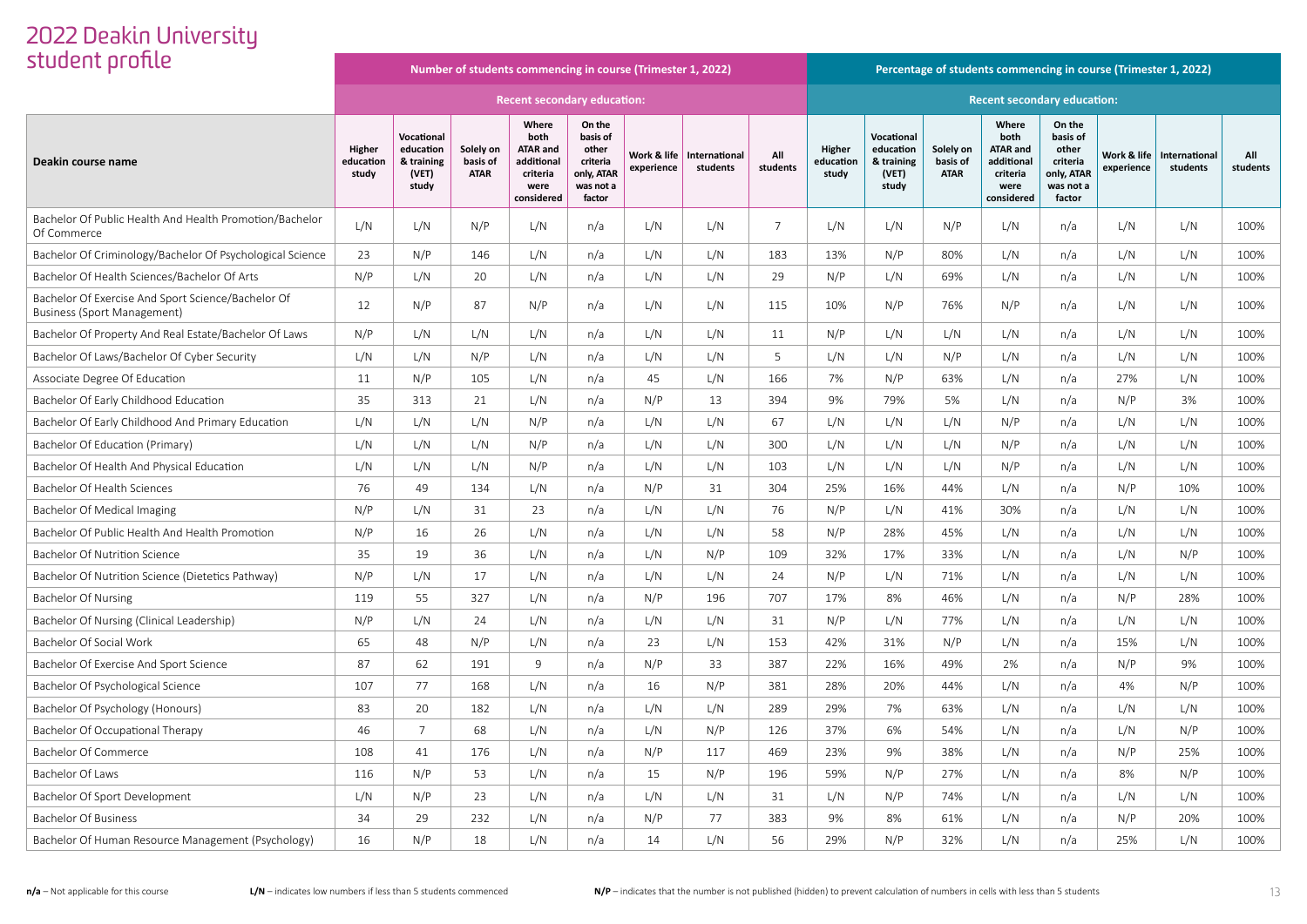| student profile                                                          |                              |                                                         |                                      | Number of students commencing in course (Trimester 1, 2022)                      |                                                                              |            |                                         |                 | Percentage of students commencing in course (Trimester 1, 2022) |                                                         |                                      |                                                                                  |                                                                              |            |                                         |                 |
|--------------------------------------------------------------------------|------------------------------|---------------------------------------------------------|--------------------------------------|----------------------------------------------------------------------------------|------------------------------------------------------------------------------|------------|-----------------------------------------|-----------------|-----------------------------------------------------------------|---------------------------------------------------------|--------------------------------------|----------------------------------------------------------------------------------|------------------------------------------------------------------------------|------------|-----------------------------------------|-----------------|
|                                                                          |                              |                                                         |                                      | <b>Recent secondary education:</b>                                               |                                                                              |            |                                         |                 |                                                                 |                                                         |                                      | <b>Recent secondary education:</b>                                               |                                                                              |            |                                         |                 |
| Deakin course name                                                       | Higher<br>education<br>study | Vocational<br>education<br>& training<br>(VET)<br>study | Solely on<br>basis of<br><b>ATAR</b> | Where<br>both<br><b>ATAR and</b><br>additional<br>criteria<br>were<br>considered | On the<br>basis of<br>other<br>criteria<br>only, ATAR<br>was not a<br>factor | experience | Work & life   International<br>students | All<br>students | Higher<br>education<br>study                                    | Vocational<br>education<br>& training<br>(VET)<br>study | Solely on<br>basis of<br><b>ATAR</b> | Where<br>both<br><b>ATAR and</b><br>additional<br>criteria<br>were<br>considered | On the<br>basis of<br>other<br>criteria<br>only, ATAR<br>was not a<br>factor | experience | Work & life   International<br>students | All<br>students |
| Bachelor Of Marketing (Psychology)                                       | N/P                          | L/N                                                     | 18                                   | L/N                                                                              | n/a                                                                          | L/N        | L/N                                     | 33              | N/P                                                             | L/N                                                     | 55%                                  | L/N                                                                              | n/a                                                                          | L/N        | L/N                                     | 100%            |
| Bachelor Of Business Analytics                                           | L/N                          | 6                                                       | 6                                    | L/N                                                                              | n/a                                                                          | N/P        | 20                                      | 41              | L/N                                                             | 15%                                                     | 15%                                  | L/N                                                                              | n/a                                                                          | N/P        | 49%                                     | 100%            |
| Bachelor Of Property And Real Estate                                     | 24                           | $\mathcal{R}$                                           | 30                                   | L/N                                                                              | n/a                                                                          | 12         | N/P                                     | 80              | 30%                                                             | 10%                                                     | 38%                                  | L/N                                                                              | n/a                                                                          | 15%        | N/P                                     | 100%            |
| Bachelor Of Business (Sport Management)                                  | 16                           | L/N                                                     | 25                                   | L/N                                                                              | n/a                                                                          | N/P        | 19                                      | 70              | 23%                                                             | L/N                                                     | 36%                                  | L/N                                                                              | n/a                                                                          | N/P        | 27%                                     | 100%            |
| Bachelor Of Computer Science                                             | 56                           | 20                                                      | 46                                   | L/N                                                                              | n/a                                                                          | N/P        | 25                                      | 153             | 37%                                                             | 13%                                                     | 30%                                  | L/N                                                                              | n/a                                                                          | N/P        | 16%                                     | 100%            |
| Bachelor Of Artificial Intelligence                                      | N/P                          | L/N                                                     | L/N                                  | L/N                                                                              | n/a                                                                          | L/N        | 8                                       | 19              | N/P                                                             | L/N                                                     | L/N                                  | L/N                                                                              | n/a                                                                          | L/N        | 42%                                     | 100%            |
| Bachelor Of Science                                                      | 34                           | 14                                                      | 201                                  | L/N                                                                              | n/a                                                                          | L/N        | N/P                                     | 262             | 13%                                                             | 5%                                                      | 77%                                  | L/N                                                                              | n/a                                                                          | L/N        | N/P                                     | 100%            |
| Bachelor Of Biomedical Science                                           | 57                           | 22                                                      | 200                                  | L/N                                                                              | n/a                                                                          | L/N        | N/P                                     | 300             | 19%                                                             | 7%                                                      | 67%                                  | L/N                                                                              | n/a                                                                          | L/N        | N/P                                     | 100%            |
| Bachelor Of Forensic Science                                             | 14                           | N/P                                                     | 43                                   | L/N                                                                              | n/a                                                                          | L/N        | L/N                                     | 66              | 21%                                                             | N/P                                                     | 65%                                  | L/N                                                                              | n/a                                                                          | L/N        | L/N                                     | 100%            |
| Bachelor Of Information Technology                                       | N/P                          | 33                                                      | 27                                   | L/N                                                                              | n/a                                                                          | L/N        | 63                                      | 145             | N/P                                                             | 23%                                                     | 19%                                  | L/N                                                                              | n/a                                                                          | L/N        | 43%                                     | 100%            |
| Bachelor Of Cyber Security                                               | 34                           | 44                                                      | N/P                                  | L/N                                                                              | n/a                                                                          | L/N        | 39                                      | 151             | 23%                                                             | 29%                                                     | N/P                                  | L/N                                                                              | n/a                                                                          | L/N        | 26%                                     | 100%            |
| Bachelor Of Marine Science                                               | 8                            | N/P                                                     | 20                                   | L/N                                                                              | n/a                                                                          | L/N        | L/N                                     | 35              | 23%                                                             | N/P                                                     | 57%                                  | L/N                                                                              | n/a                                                                          | L/N        | L/N                                     | 100%            |
| Bachelor Of Design (Architecture)                                        | 12                           | N/P                                                     | 22                                   | L/N                                                                              | n/a                                                                          | L/N        | 10                                      | 51              | 24%                                                             | N/P                                                     | 43%                                  | L/N                                                                              | n/a                                                                          | L/N        | 20%                                     | 100%            |
| Bachelor Of Construction Management (Honours)                            | 10                           | N/P                                                     | 26                                   | L/N                                                                              | n/a                                                                          | L/N        | 11                                      | 57              | 18%                                                             | N/P                                                     | 46%                                  | L/N                                                                              | n/a                                                                          | L/N        | 19%                                     | 100%            |
| Bachelor Of Zoology And Animal Science                                   | 13                           | N/P                                                     | 42                                   | L/N                                                                              | n/a                                                                          | L/N        | L/N                                     | 66              | 20%                                                             | N/P                                                     | 64%                                  | L/N                                                                              | n/a                                                                          | L/N        | L/N                                     | 100%            |
| Bachelor Of Environmental Science (Wildlife And<br>Conservation Biology) | 29                           | N/P                                                     | 62                                   | L/N                                                                              | n/a                                                                          | L/N        | L/N                                     | 107             | 27%                                                             | N/P                                                     | 58%                                  | L/N                                                                              | n/a                                                                          | L/N        | L/N                                     | 100%            |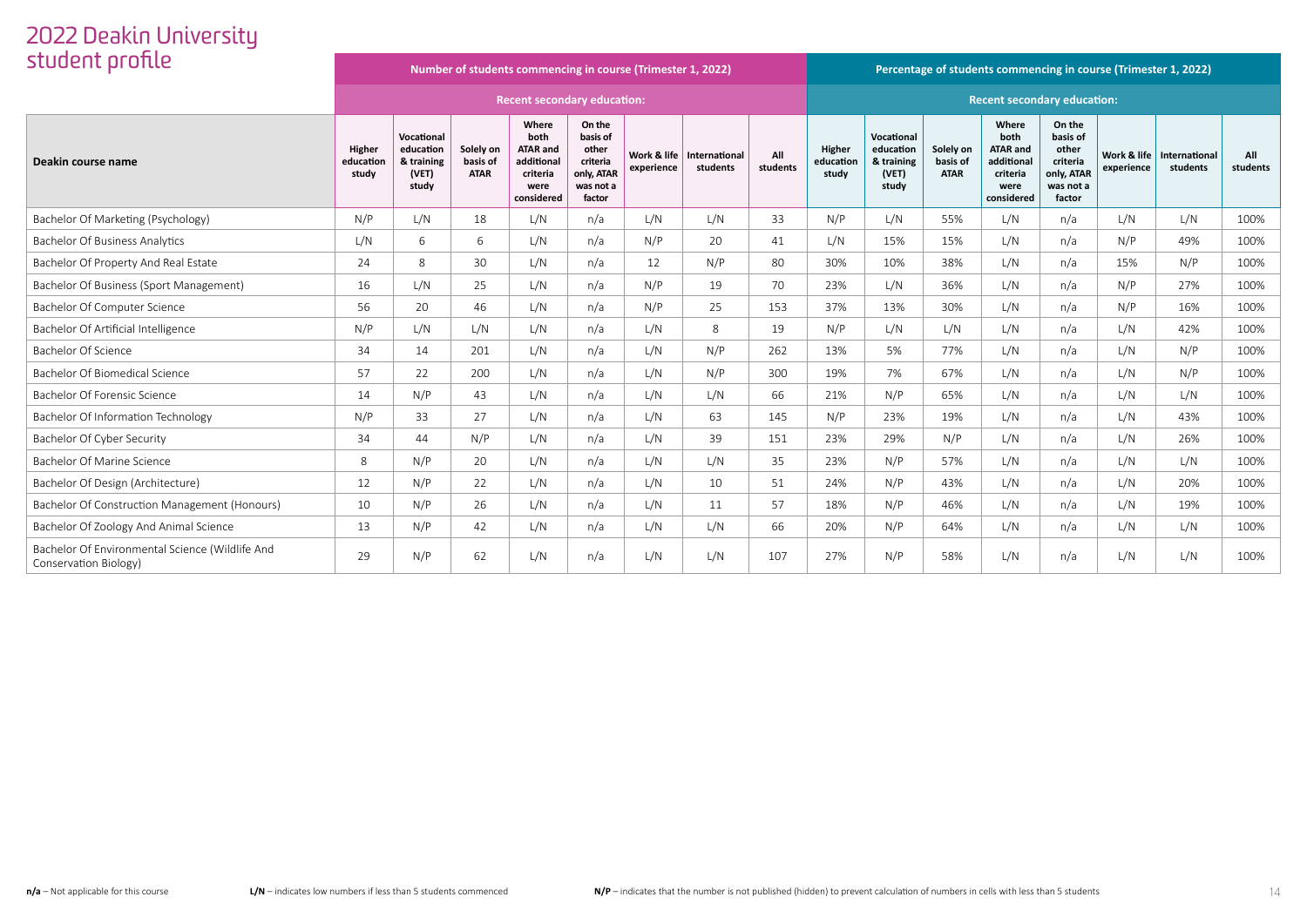| Overall institutional student profile                                                                                                                                                                                                                                                                                                        | <b>Trimester 1, 2022</b>  |                            |  |  |  |
|----------------------------------------------------------------------------------------------------------------------------------------------------------------------------------------------------------------------------------------------------------------------------------------------------------------------------------------------|---------------------------|----------------------------|--|--|--|
| <b>Applicant background</b>                                                                                                                                                                                                                                                                                                                  | <b>Number of students</b> | Percentage of all students |  |  |  |
| (A) Past higher education study (includes a bridging or enabling course)                                                                                                                                                                                                                                                                     | 2044                      | 20.90%                     |  |  |  |
| (B) Past vocational education and training (VET) study                                                                                                                                                                                                                                                                                       | 1246                      | 12.74%                     |  |  |  |
| (C) Recent secondary education<br>• Admitted solely on the basis of ATAR (regardless of whether this includes the impact of adjustment factors, such as equity or subject adjustments)<br>• Admitted where both ATAR and additional criteria were considered (e.g. portfolio, audition, extra test, early offer conditional on minimum ATAR) | 4679<br>513               | 47.84%<br>5.25%            |  |  |  |
| (D) Work and life experience<br>• Admitted on the basis of previous achievement (other than the above)                                                                                                                                                                                                                                       | 347                       | 3.55%                      |  |  |  |
| International students                                                                                                                                                                                                                                                                                                                       | 951                       | 9.72%                      |  |  |  |
| All students                                                                                                                                                                                                                                                                                                                                 | 9780                      | 100.00%                    |  |  |  |